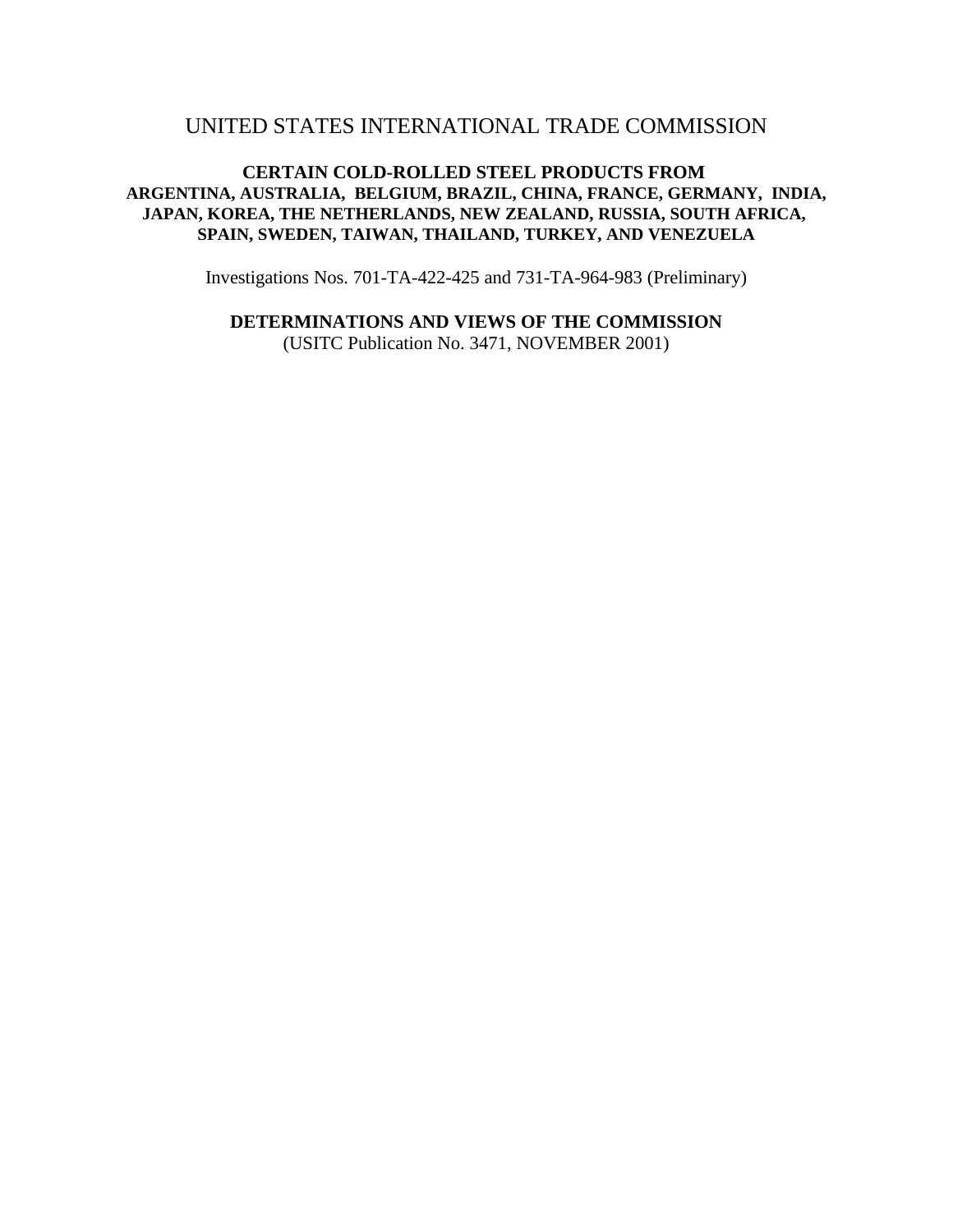# **UNITED STATES INTERNATIONAL TRADE COMMISSION**

Investigations Nos. 701-TA-422-425 and 731-TA-964-983 (Preliminary)

# CERTAIN COLD-ROLLED STEEL PRODUCTS FROM ARGENTINA, AUSTRALIA, BELGIUM, BRAZIL, CHINA, FRANCE, GERMANY, INDIA, JAPAN, KOREA, NETHERLANDS, NEW ZEALAND, RUSSIA, SOUTH AFRICA, SPAIN, SWEDEN, TAIWAN, THAILAND, TURKEY, AND VENEZUELA

#### **DETERMINATIONS**

On the basis of the record<sup>1</sup> developed in the subject investigations, the United States International Trade Commission determines, pursuant to section 703(a) of the Tariff Act of 1930 (19 U.S.C. § 1671b(a)) (the Act), that there is a reasonable indication that an industry in the United States is materially injured<sup>2</sup> or threatened with material injury<sup>3</sup> by reason of imports from Argentina, Brazil, France, and Korea, of certain cold-rolled steel products, provided for in headings 7209, 7210, 7211, 7212, 7225, and 7226 of the Harmonized Tariff Schedule of the United States, that are alleged to be subsidized by the Governments of Argentina, Brazil, France, and Korea. The Commission further determines, pursuant to section 733(a) of the Act (19 U.S.C.  $\S$  1673b(a)) (the Act), that there is a reasonable indication that an industry in the United States is materially injured<sup>2</sup> or threatened with material injury<sup>3</sup> by reason of such imports from Argentina, Australia, Belgium, Brazil, China, France, Germany, India, Japan, Korea, the Netherlands, New Zealand, Russia, South Africa, Spain, Sweden, Taiwan, Thailand, Turkey, and Venezuela that are alleged to be sold in the United States at less than fair value (LTFV).

# **COMMENCEMENT OF FINAL PHASE INVESTIGATIONS**

Pursuant to section 207.18 of the Commission's rules, the Commission also gives notice of the commencement of the final phase of its investigations. The Commission will issue a final phase notice of scheduling, which will be published in the *Federal Register* as provided in section 207.21 of the Commission's rules, upon notice from the Department of Commerce of affirmative preliminary determinations in the investigations under sections 703(b) and 733(b) of the Act, or, if the preliminary determination is negative, upon notice of an affirmative final determination in that investigation under sections 705(a) and 735(a) of the Act. Parties that filed entries of appearance in the preliminary phase of the investigations need not enter a separate appearance for the final phase of the investigations. Industrial users, and, if the merchandise under investigation is sold at the retail level, representative consumer organizations have the right to appear as parties in Commission antidumping and countervailing duty investigations. The Secretary will prepare a public service list containing the names and addresses of all persons, or their representatives, who are parties to the investigations.

<sup>&</sup>lt;sup>1</sup> The record is defined in sec. 207.2(f) of the Commission's Rules of Practice and Procedure (19 CFR §  $207.2(f)$ ).

<sup>&</sup>lt;sup>2</sup> Commissioners Bragg, Miller, and Devaney determine that there is a reasonable indication that an industry in the United States is materially injured.

<sup>&</sup>lt;sup>3</sup> Chairman Koplan, Vice Chairman Okun, and Commissioner Hillman determine that there is a reasonable indication that an industry in the United States is threatened with material injury.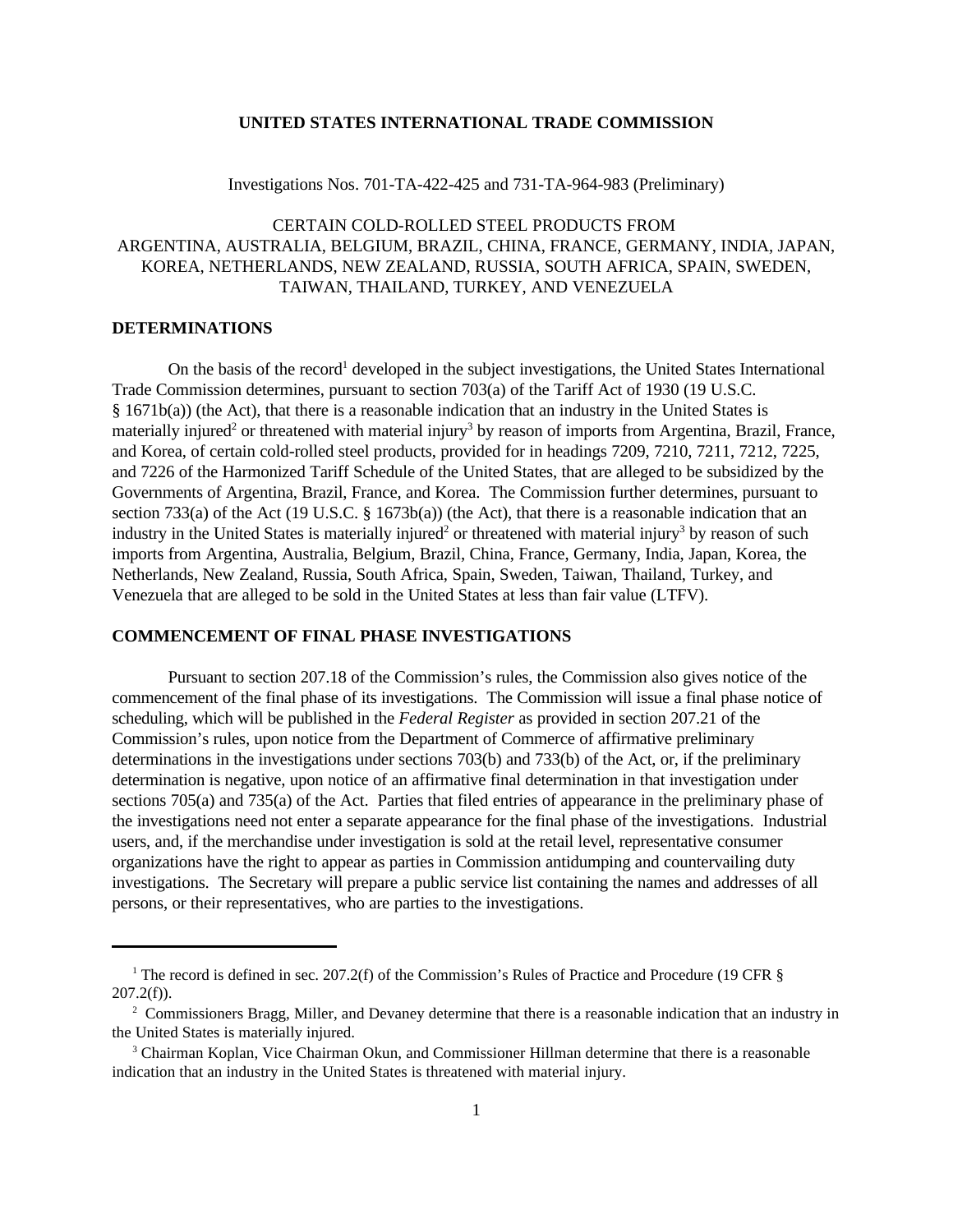#### **BACKGROUND**

On September 28, 2001, petitions were filed with the Commission and Commerce by Bethlehem Steel Corporation, Bethlehem, PA; LTV Steel Co., Inc., Cleveland, OH; National Steel Corporation, Mishawaka, IN;<sup>4</sup> Nucor Corporation, Charlotte, NC; Steel Dynamics Inc., Butler, IN; United States Steel LLC, Pittsburgh, PA; WCI Steel, Inc., Warren, OH); and Weirton Steel Corporation, Weirton, WV;<sup>5</sup> alleging that an industry in the United States is materially injured or threatened with material injury by reason of subsidized or LTFV imports of certain cold-rolled steel products from Argentina, Australia, Belgium, Brazil, China, France, Germany, India, Japan, Korea, the Netherlands, New Zealand, Russia, South Africa, Spain, Sweden, Taiwan, Thailand, Turkey, and Venezuela. Accordingly, effective September 28, 2001, the Commission instituted countervailing duty investigations Nos. 701-TA-422-425 (Preliminary) and antidumping investigations Nos. 731-TA-964-983 (Preliminary).

Notice of the institution of the Commission's investigations and of a public conference to be held in connection therewith was given by posting copies of the notice in the Office of the Secretary, U.S. International Trade Commission, Washington, DC, and by publishing the notice in the *Federal Register* of October 5, 2001 (66 FR 51069). The conference was held in Washington, DC, on October 19, 2001, and all persons who requested the opportunity were permitted to appear in person or by counsel.

<sup>4</sup> National is not a petitioner with respect to Japan.

<sup>&</sup>lt;sup>5</sup> Weirton is not a petitioner with respect to the Netherlands.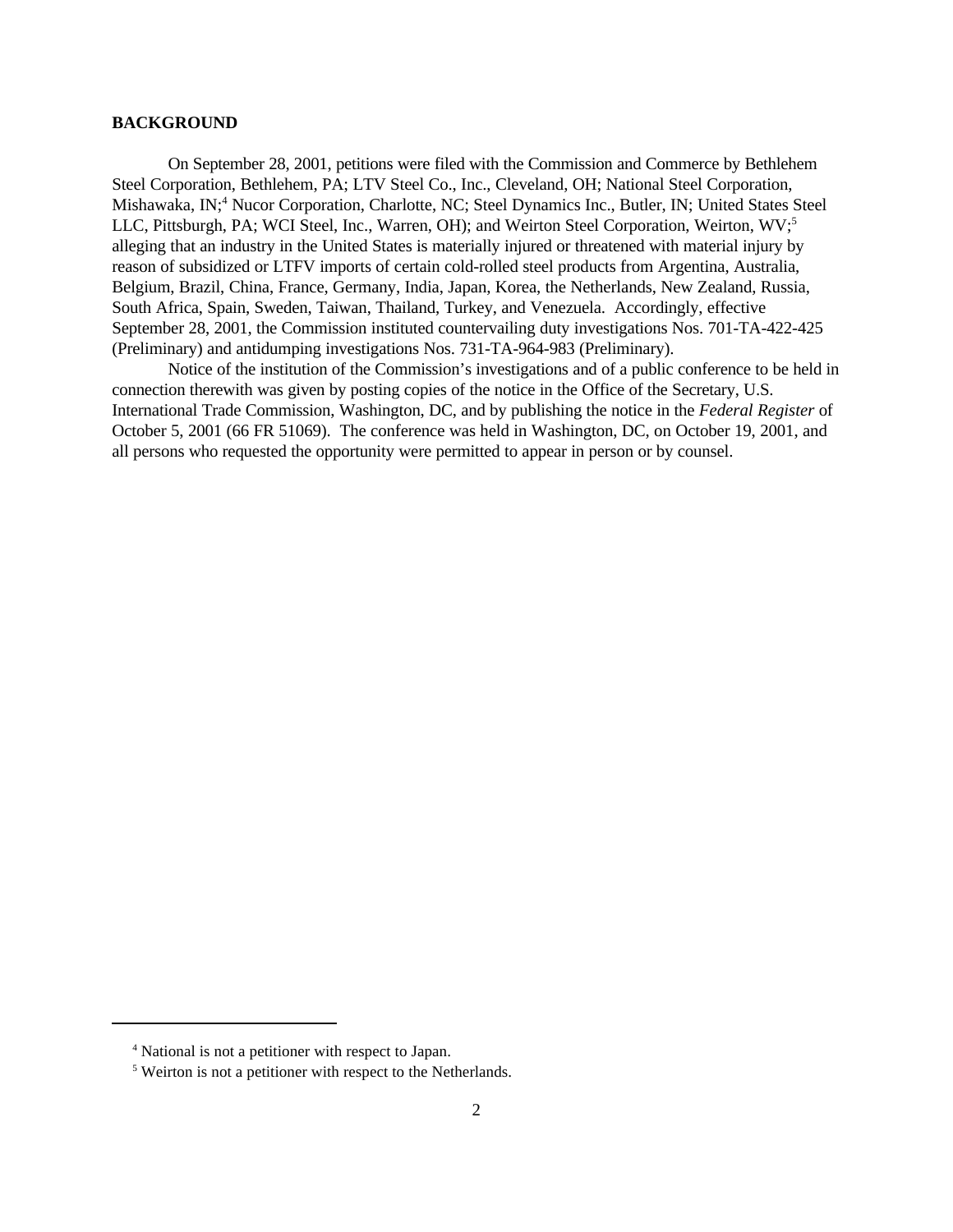#### **VIEWS OF THE COMMISSION**

Based on the record in these investigations, we find a reasonable indication that an industry in the United States is materially injured or threatened with material injury by reason of imports of certain coldrolled steel products from Argentina, Brazil, France, and Korea that are allegedly subsidized and by reason of imports of certain cold-rolled steel products from Argentina, Australia, Belgium, Brazil, China, France, Germany, India, Japan, Korea, Netherlands, New Zealand, Russia, South Africa, Spain, Sweden, Taiwan, Thailand, Turkey, and Venezuela that are allegedly sold in the United States at less than fair value  $("LTFV")$ <sup>1</sup>

# **I. THE LEGAL STANDARD FOR PRELIMINARY DETERMINATIONS**

 The legal standard for preliminary antidumping and countervailing duty determinations requires the Commission to determine, based upon the information available at the time of the preliminary determination, whether there is a reasonable indication that a domestic industry is materially injured, threatened with material injury, or whether the establishment of an industry is materially retarded, by reason of the allegedly unfairly traded imports.<sup>2</sup> In applying this standard, the Commission weighs the evidence before it and determines whether "(1) the record as a whole contains clear and convincing evidence that there is no material injury or threat of such injury; and (2) no likelihood exists that contrary evidence will arise in a final investigation. "<sup>3</sup>

### **II. DOMESTIC LIKE PRODUCT AND INDUSTRY**

#### **A. In General**

To determine whether there is a reasonable indication that an industry in the United States is materially injured or threatened with material injury by reason of imports of the subject merchandise, the Commission first defines the "domestic like product" and the "industry."<sup>4</sup> Section 771(4)(A) of the Tariff Act of 1930, as amended ("the Act"), defines the relevant domestic industry as the "producers as a [w]hole of a domestic like product, or those producers whose collective output of a domestic like product constitutes a major proportion of the total domestic production of the product."<sup>5</sup> In turn, the Act defines "domestic like product" as "a product which is like, or in the absence of like, most similar in characteristics and uses with, the article subject to an investigation  $\dots$ ."<sup>6</sup>

<sup>&</sup>lt;sup>1</sup> Commissioners Bragg, Miller, and Devaney find a reasonable indication of material injury. Their separate views are included at part VI of these views. Chairman Koplan, Vice Chairman Okun, and Commissioner Hillman find a reasonable indication of a threat of material injury. Their separate views are included at part VII of these views. All Commissioners join in parts I - V of these views, except as noted.

<sup>&</sup>lt;sup>2</sup> 19 U.S.C. § 1671b(a); 19 U.S.C. § 1673b(a); <u>see also American Lamb Co. v. United States,</u> 785 F.2d 994, 1001-1004 (Fed. Cir. 1986); Aristech Chemical Corp. v. United States, 20 CIT 353, 354-355 (1996).

<sup>&</sup>lt;sup>3</sup> American Lamb, 785 F.2d at 1001 (Fed. Cir. 1986); see also Texas Crushed Stone Co. v. United States, 35 F.3d 1535, 1543 (Fed. Cir. 1994).

 $4$  19 U.S.C. § 1677(4)(A).

 $^5$  <u>Id</u>.

<sup>6</sup> 19 U.S.C. § 1677(10).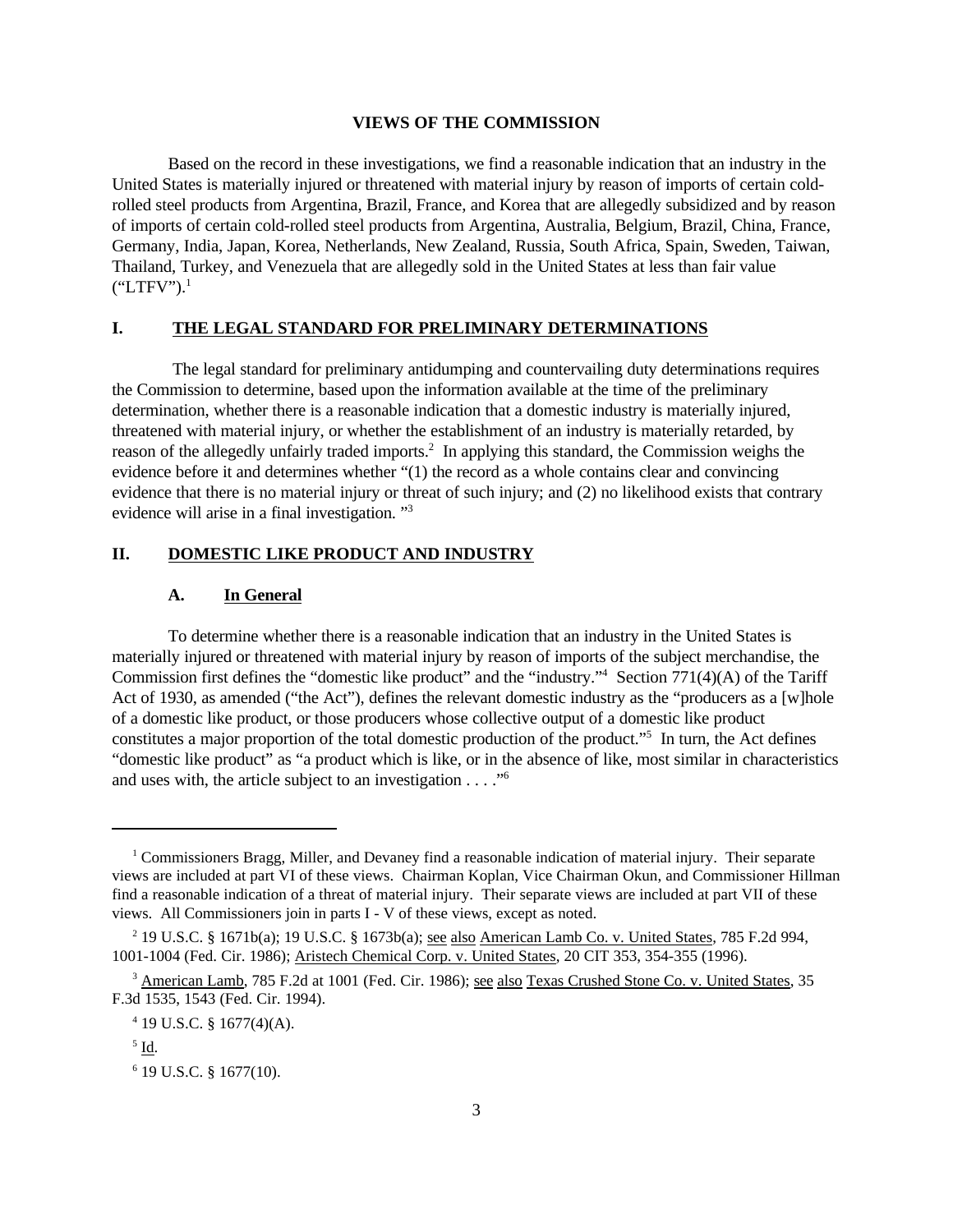The decision regarding the appropriate domestic like product(s) in an investigation is a factual determination, and the Commission has applied the statutory standard of "like" or "most similar in characteristics and uses" on a case-by-case basis.<sup>7</sup> No single factor is dispositive, and the Commission may consider other factors it deems relevant based on the facts of a particular investigation.<sup>8</sup> The Commission looks for clear dividing lines among possible like products and disregards minor variations.<sup>9</sup> Although the Commission must accept the determination of the Department of Commerce ("Commerce") as to the scope of the imported merchandise allegedly subsidized or sold at LTFV, the Commission determines what domestic product is like the imported articles Commerce has identified.<sup>10</sup>

# **B. Product Description**

The scope of these investigations as defined by Commerce in its notice of initiation covers a range of cold-rolled steel products.<sup>11</sup>

Steel is a combination of carbon and iron that is usefully malleable as first cast, in which iron predominates by weight over each of the other contained elements, and in which the carbon content is two percent or less, by weight.<sup>12</sup> The term "cold rolling" refers to a process in which the product is fed into a rolling mill at ambient temperature.<sup>13</sup> Cold rolling is performed to reduce product thickness, to impart specific mechanical properties to the steel, or to give the steel specific surface texture.<sup>14</sup> After cold rolling, the certain cold-rolled steel product is typically annealed and then temper-rolled.15 Certain cold-rolled steel

<sup>8</sup> See, e.g., S. Rep. No. 96-249, at 90-91 (1979).

<sup>9</sup> Nippon Steel, 19 CIT at 455; Torrington, 747 F. Supp. at 748-49. See also S. Rep. No. 96-249, at 90-91 (1979) (Congress has indicated that the like product standard should not be interpreted in "such a narrow fashion as to permit minor differences in physical characteristics or uses to lead to the conclusion that the product and article are not 'like' each other, nor should the definition of 'like product' be interpreted in such a fashion as to prevent consideration of an industry adversely affected by the imports under consideration.").

<sup>&</sup>lt;sup>7</sup> See, e.g., NEC Corp. v. Department of Commerce, 36 F. Supp.2d 380, 383 (Ct. Int'l Trade 1998); Nippon Steel Corp. v. United States, 19 CIT 450, 455 (1995); Torrington Co. v. United States, 747 F. Supp. 744, 749, n.3 (Ct. Int'l Trade 1990), aff'd, 938 F.2d 1278 (Fed. Cir. 1991) ("every like product determination 'must be made on the particular record at issue' and the 'unique facts of each case'"). The Commission generally considers a number of factors including: (1) physical characteristics and uses; (2) interchangeability; (3) channels of distribution; (4) customer and producer perceptions of the products; (5) common manufacturing facilities, production processes and production employees; and, where appropriate, (6) price. See Nippon, 19 CIT at 455, n.4; Timken Co. v. United States, 913 F. Supp. 580, 584 (Ct. Int'l Trade 1996).

<sup>&</sup>lt;sup>10</sup> Hosiden Corp. v. Advanced Display Mfrs., 85 F.3d 1561, 1568 (Fed. Cir. 1996) (Commission may find single like product corresponding to several different classes or kinds defined by Commerce); Torrington, 747 F. Supp. at 748-52 (affirming Commission determination of six like products in investigations where Commerce found five classes or kinds).

 $11$  66 Fed. Reg. 51070 (antidumping duty ) and 54218 (countervailing duty) (Oct. 26, 2001).

<sup>&</sup>lt;sup>12</sup> CR at I-7, PR at I-6.

<sup>&</sup>lt;sup>13</sup> CR at I-8, PR at I-7.

<sup>14</sup> Id.

<sup>&</sup>lt;sup>15</sup> CR at I-9, PR at I-7.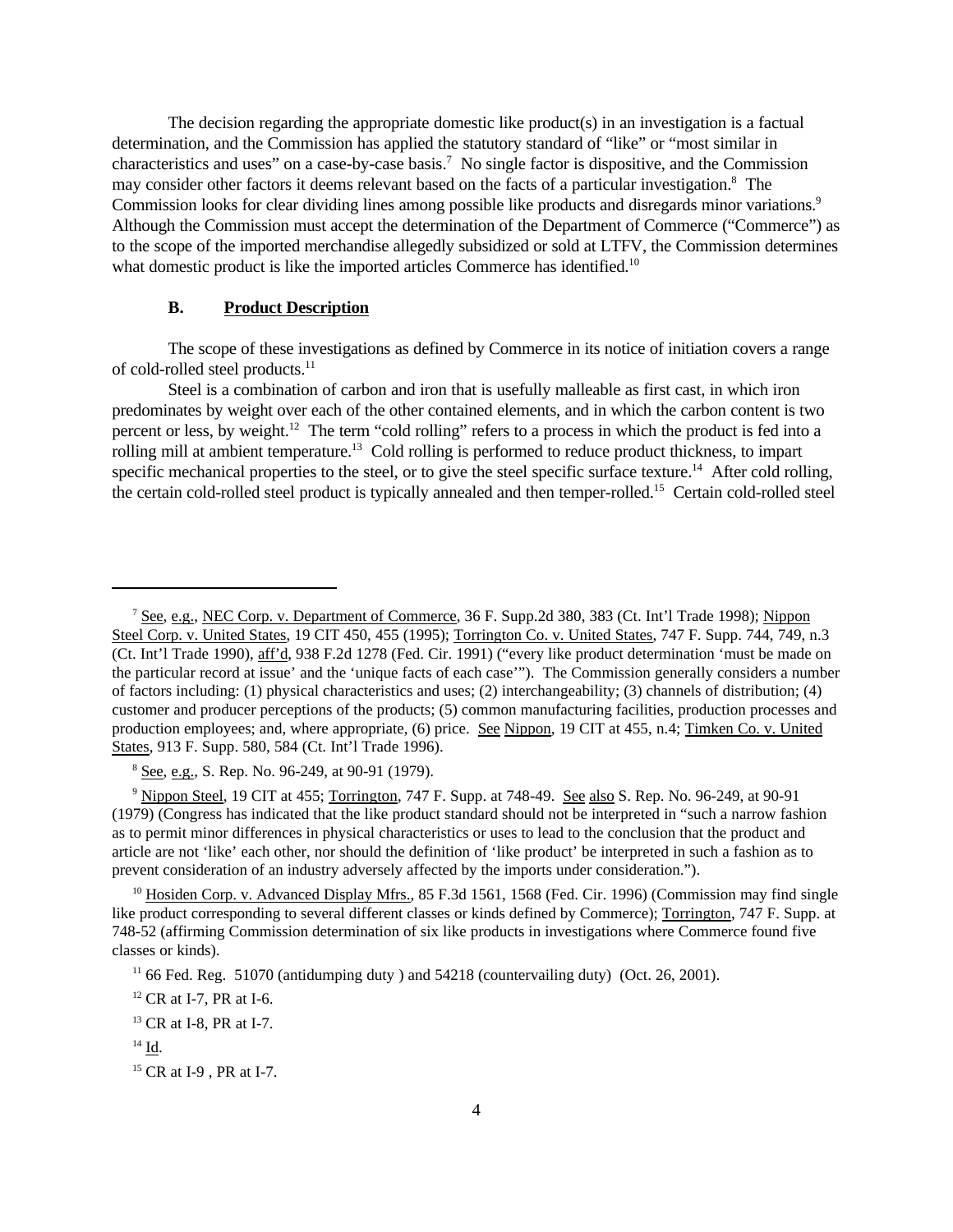products have a variety of uses, including automotive, construction, container, and appliance applications.<sup>16</sup>

# **C. Domestic Like Product**

We determine for the purpose of the preliminary phase of these investigations that there is one domestic like product consisting of all certain cold-rolled steel products. Certain respondents assert that specific cold-rolled steel items are domestic like products separate from certain cold-rolled steel products. Respondent Kern-Liebers USA Inc. ("Kern-Liebers") argues that textured rolled carbon steel, also known as seat belt retractor steel, is a separate like product.<sup>17</sup> We find that item to be part of the single domestic like product.<sup>18</sup> Respondent Uddeholm Tolling Svenska AB ("Uddeholm") argues that grades of wood bandsaw steel that are not already excluded from Commerce's scope in these investigations should be excluded by the Commission or, in the alternative, that wood bandsaw steel should be found to be a separate like product.<sup>19</sup> Concerning the exclusion request, it is the role of Commerce, not the Commission, to determine the scope of the subject merchandise.<sup>20</sup> Moreover, wood bandsaw steel is not produced in the

<sup>18</sup> Kern-Liebers argued for the same domestic like product breakout in the 1993 investigation, Certain Flat-Rolled Carbon Steel Products From Argentina, Australia, Austria, Belgium, Brazil, Canada, Finland, France, Germany, Italy, Japan, Korea, Mexico, The Netherlands, New Zealand, Poland, Romania, Spain, Sweden, and The United Kingdom, Invs. Nos. 701-TA-319-332, 334, 336-42, 344, 347-353, 731-TA-573-579, 581-592, 594-597, 599-609, 612-619 (Final), USITC Pub. No. 2664 at 93-94 (Aug. 1993), and again in the recent five-year review, Certain Carbon Steel Products From Australia, Belgium, Brazil, Canada, Finland, France, Germany, Japan, Korea, Mexico, The Netherlands, Poland, Romania, Spain, Sweden, Taiwan, and The United Kingdom, Invs. Nos. AA1921-197 (Review), 701-TA-231, 319-320, 322, 325-328, 340, 342, and 348-350 (Review), and 731-TA-573- 576, 578, 582-587, 604, 607-608, 612, and 614-618 (Review), USITC Pub. 3364 at 7, n.24 (Nov. 2000). In each of those investigations, the Commission found that seat belt retractor steel was not a separate domestic like product. The limited record of the instant investigations on this issue does not warrant a different conclusion here. We find that, while this item is distinguished from other cold-rolled items to the extent it is heat treated prior to being coldrolled, other aspects of production are similar to those for other cold-rolled steel products. Additionally, although the item has particular physical characteristics and end uses, is distributed primarily to end users, and has a price premium, we do not perceive a clear distinction between this narrow, specialized steel and the continuum of many different cold-rolled steels with unique specifications, processes, and end uses. See USITC Pub. 2664 at 93-94. Accordingly, we find that textured rolled carbon steel (seat belt retractor steel) is properly in the single domestic like product consisting of certain cold-rolled steel products.

<sup>19</sup> Uddeholm Postconference Brief at 1.

 $20$  The Commission has consistently stated that it does not have the authority to "exclude" from its determination products that are included within the scope. See, e.g., Individually Quick Frozen Red Raspberries from Chile, Inv. Nos. 701-TA-416 and 731-TA-948 (Preliminary), USITC Pub. 3441 at 5, n.14 (July 2001), citing Sony Corp of America v. United States, 712 F. Supp. 978, 983-84 (Ct. Int'l Trade 1989); Fresh Garlic from the People's Republic of China, Inv. No. 731-TA-683 (Final), USITC Pub. 2825, at I-7 n.17 (Nov. 1994), citing Sandvik AB v. United States, 721 F. Supp. 1322, 1333 (Ct. Int'l Trade 1989), aff'd, 904 F.2d 46 (Fed. Cir. 1990). This is true also with respect to the argument of the Association of German Specialty Cold Rolled Strip Processors ("AGS") for exclusion of certain products from these investigations. AGS Postconference Brief at 2-5.

<sup>&</sup>lt;sup>16</sup> CR at I-10, PR at I-8.

<sup>&</sup>lt;sup>17</sup> Kern-Liebers Postconference Brief at 5-16.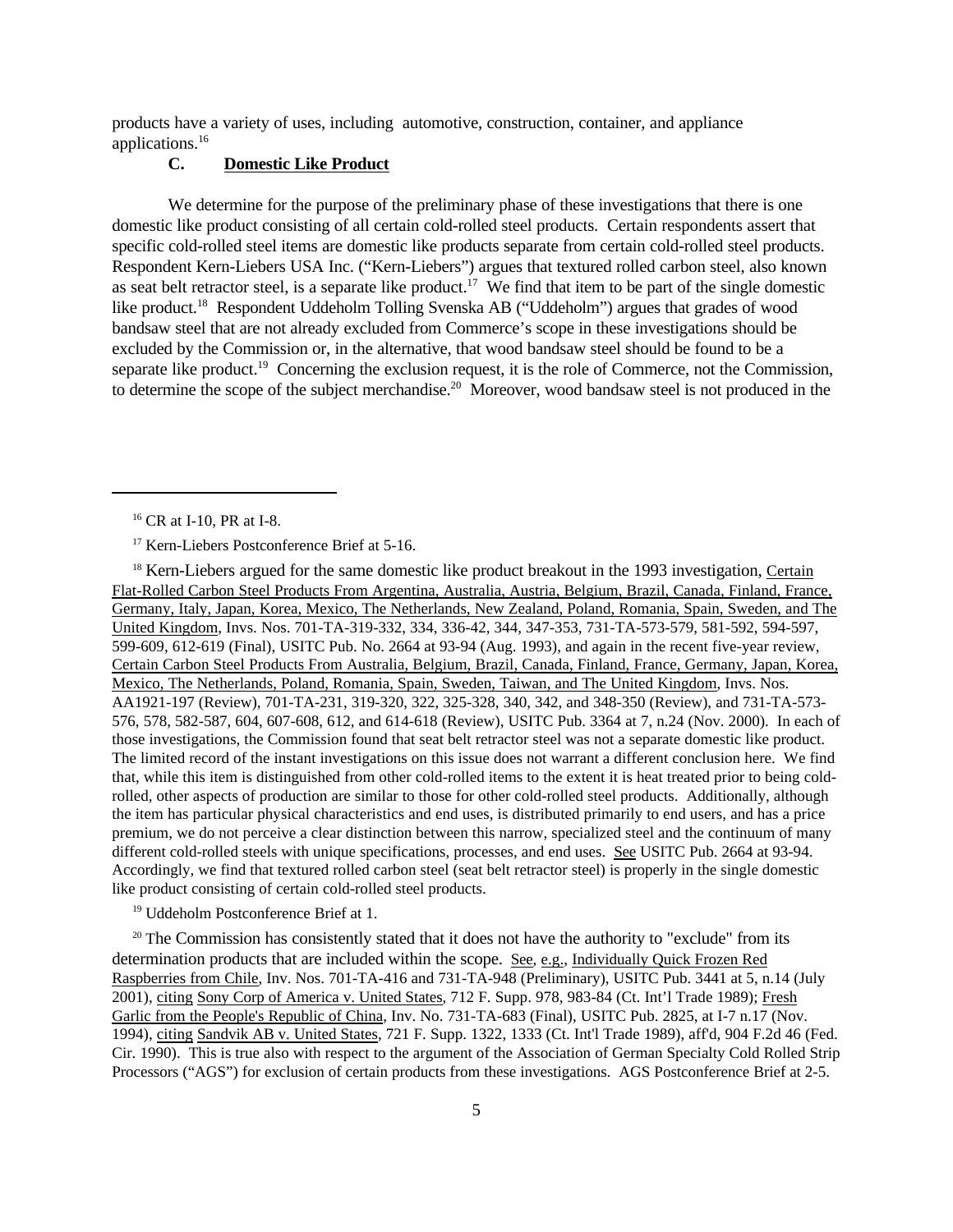United States and, in the absence of a domestic product that is "like" wood bandsaw steel, we find the product most similar to be the continuum of certain cold-rolled steel products.<sup>21</sup>

In cases such as the present one, where the domestically manufactured merchandise is made up of a continuum of similar products, the Commission does not consider each item of merchandise to be a separate domestic like product that is only "like" its counterpart in the scope, but considers the continuum itself to constitute the domestic like product.<sup>22</sup> While the record indicates some variations in characteristics and uses, channels of distribution, manufacturing processes, and pricing between and among individual types and grades of cold-rolled steel, more importantly, there are also broad similarities. Any differences do not constitute a clear dividing line between individual items, particularly given the spectrum of widely varying products that constitute cold-rolled steel products.

Accordingly, we find the domestic like product to be certain cold-rolled steel products, coextensive with the scope of these investigations.

### **D. Domestic Industry and Related Parties**

#### **1. Domestic Industry**

The domestic industry is defined as "the producers as a [w]hole of a domestic like product . . .."<sup>23</sup> In defining the domestic industry, the Commission's general practice has been to include in the industry all of the domestic production of the like product, whether toll-produced, captively consumed, or sold in the domestic merchant market.<sup>24</sup> Based on our finding that the domestic like product consists of all certain cold-rolled steel products included within the scope of these investigations, for purposes of these preliminary determinations, we find that the domestic industry consists of all domestic producers of these products.

# **2. Related Parties**

We must further determine whether any producer of the domestic like product should be excluded from the domestic industry pursuant to 19 U.S.C. § 1677(4)(B). That provision of the statute allows the Commission, if appropriate circumstances exist, to exclude from the domestic industry producers that are related to an exporter or importer of subject merchandise or which are themselves

<sup>&</sup>lt;sup>21</sup> Concerning its like product argument, Uddeholm acknowledges that bandsaw steel is not manufactured in the United States. Uddeholm Postconference Brief at 1 and Exhibit 4, p.2. In the absence of a domestic product that is "like" the subject imports, the "domestic like product" is the product "most similar in characteristics and uses with" the subject imports. 19 U.S.C. § 1677(10). We find that the product most similar in characteristics and uses with the wood bandsaw steel imports is certain cold-rolled steel products. See, e.g., Hot Rolled Steel Products from Argentina and South Africa, Invs. Nos. 701-TA-404, 731-TA-898 and 905 (Final), USITC Pub. 3446 at 6, n.11 (Aug. 2001) (hot rolled steel would be the like product in the absence of domestic production of a product like the specific subject imports). We therefore find that wood bandsaw steel is not a separate domestic like product.

<sup>&</sup>lt;sup>22</sup> Certain Steel Wire Rod from Canada, Germany, Trinidad & Tobago, and Venezuela, Invs. Nos. 701-TA-368-371 (Final), USTIC Pub. 3075 at 7 (Nov. 1997).

 $23$  19 U.S.C. § 1677(4)(A).

<sup>&</sup>lt;sup>24</sup> See United States Steel Group v. United States, 873 F. Supp. 673, 681-684 (Ct. Int'l Trade 1994), aff'd, 96 F. 3d 1352 (Fed. Cir. 1996).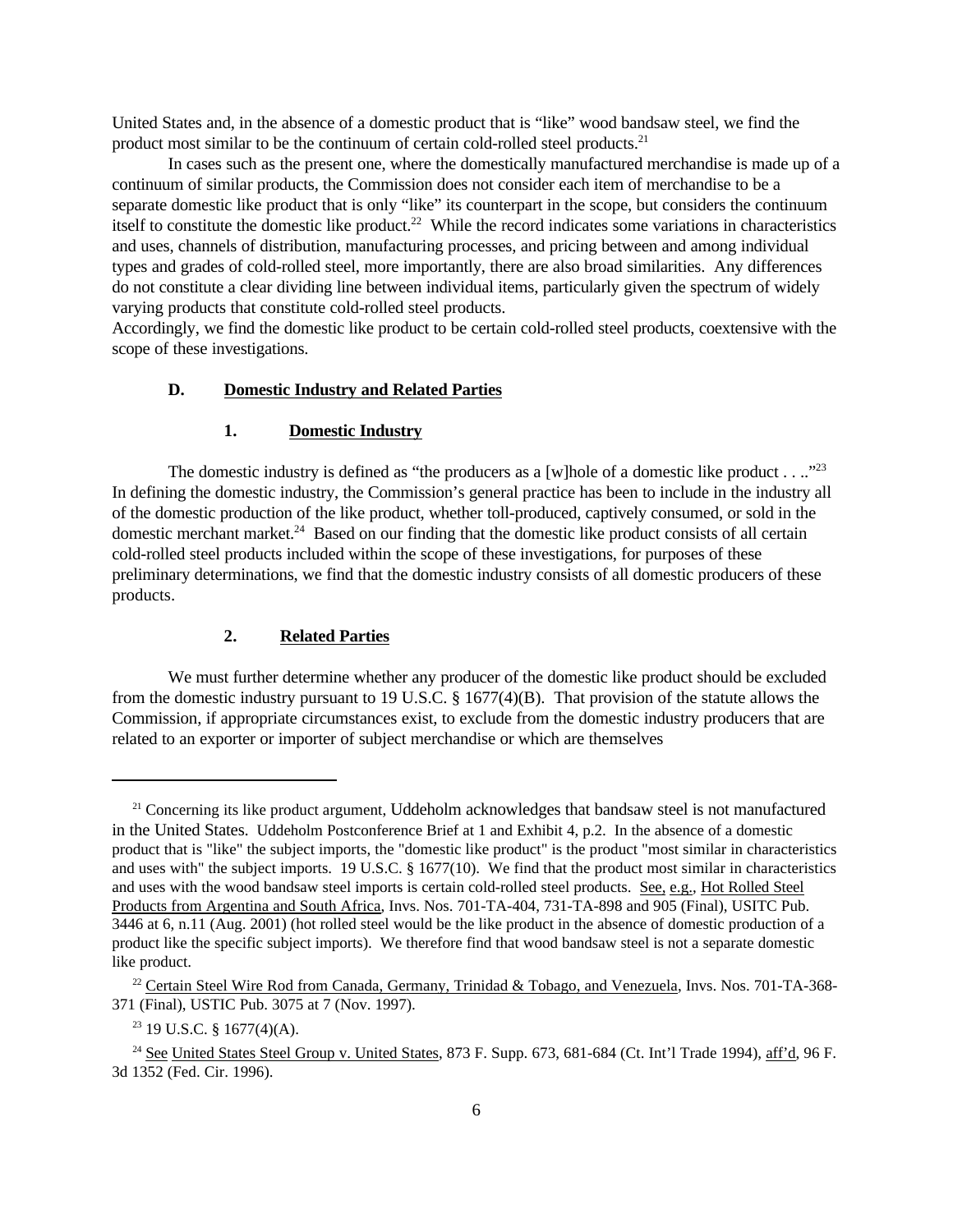importers.<sup>25</sup> Exclusion of such a producer is within the Commission's discretion based upon the facts presented in each case.<sup>26</sup>

#### **a. CSI, National**, **and UPI**

CSI is half owned by Kawasaki, a Japanese producer and exporter of subject merchandise, and half owned by CIA Vale do Rio Doce, a Brazilian firm.<sup>27</sup> National is two-thirds owned by NKK, a Japanese producer of subject merchandise.<sup>28</sup> UPI is one-half owned by a Korean producer of subject steel products, Pohang Iron & Steel Co. Ltd. (POSCO).<sup>29</sup> These three firms may be related parties under sections (ii)(II) or (III) of the related parties provision.<sup>30</sup> Consequently, we consider whether "appropriate" circumstances" exist to exclude any of these companies from the domestic industry. CSI accounted for \*\*\* of total domestic production in 2000, National Steel accounted for \*\*\*, and UPI accounted for \*\*\* percent.<sup>31</sup> None of these producers imported certain cold-rolled steel from subject countries during the period of investigation.32 None of them appears to derive any concrete benefits or operate in a manner

 $27$  CR at Table III-1, PR at Table III-1.

<sup>28</sup> Id.

<sup>29</sup> Id. \*\*\*. CR at VII-34, n.1; PR at VII-19, n.1.

<sup>30</sup> 19 U.S.C. § 1677(4)(B)(ii)(II), (III). Although domestic producers Duferco Farrell, Ispat/Inland, SDI, and Theis are partly owned, directly or indirectly, by firms in subject countries, there is no indication that the foreign owners are exporters of subject merchandise or, therefore, that the foreign ownership renders the domestic producers "related parties" within the statutory meaning of that term.

<sup>31</sup> CR at Table III-1 , PR at Table III-1.

<sup>32</sup> CR at IV-7, PR at Table IV-7. \*\*\*. In addition, the record indicates that nine other producers, \*\*\*, also purchased subject imports during the period of investigation. These companies would be "related parties" if their purchases of subject imports were so large as to amount to "direct or indirect control" of an importer or exporter of subject imports during the period examined. Certain Cut-to-Length Steel Plate from the Czech Republic, France, India, Indonesia, Italy, Japan, Korea, and Macedonia, Invs. Nos. 701-TA-387-392 (Preliminary) and 731-TA-815- 822 (Preliminary), USITC Pub. 3181 (Apr. 1999) at 12. The quantities of purchases of each of these firms do not appear large enough to warrant such a finding. See CR at IV-7, PR at IV-7. Nor is there any other basis for such a finding on this record. Consequently, we do not find that these companies are related parties on the basis of their purchases.

 $25$  19 U.S.C. § 1677(4)(B).

<sup>&</sup>lt;sup>26</sup> Sandvik AB v. United States, 721 F. Supp. 1322, 1331-32 (Ct. Int'l Trade 1989), aff'd without opinion, 904 F.2d 46 (Fed. Cir. 1990); Empire Plow Co. v. United States, 675 F. Supp. 1348, 1352 (Ct. Int'l Trade 1987). The primary factors the Commission has examined in deciding whether appropriate circumstances exist to exclude the related parties include: (1) the percentage of domestic production attributable to the importing producer; (2) the reason the U.S. producer has decided to import the product subject to investigation, i.e., whether the firm benefits from the LTFV sales or subsidies or whether the firm must import in order to enable it to continue production and compete in the U.S. market, and (3) the position of the related producers vis-a-vis the rest of the industry, i.e., whether inclusion or exclusion of the related party will skew the date for the rest of the industry. See, e.g., Torrington Co. v. United States, 790 F. Supp. 1161, 1168 (Ct. Int'l Trade 1992), aff'd without opinion, 991 F.2d 809 (Fed. Cir. 1993). The Commission has also considered the ratio of import shipments to U.S. production for related producers and whether the primary interests of the related producers lie in domestic production or in importation. See, e.g., Melamine Institutional Dinnerware from China, Indonesia, and Taiwan, Invs. Nos. 731- TA-741-743 (Final), USITC Pub. 3016 (Feb. 1997) at 14, n.81.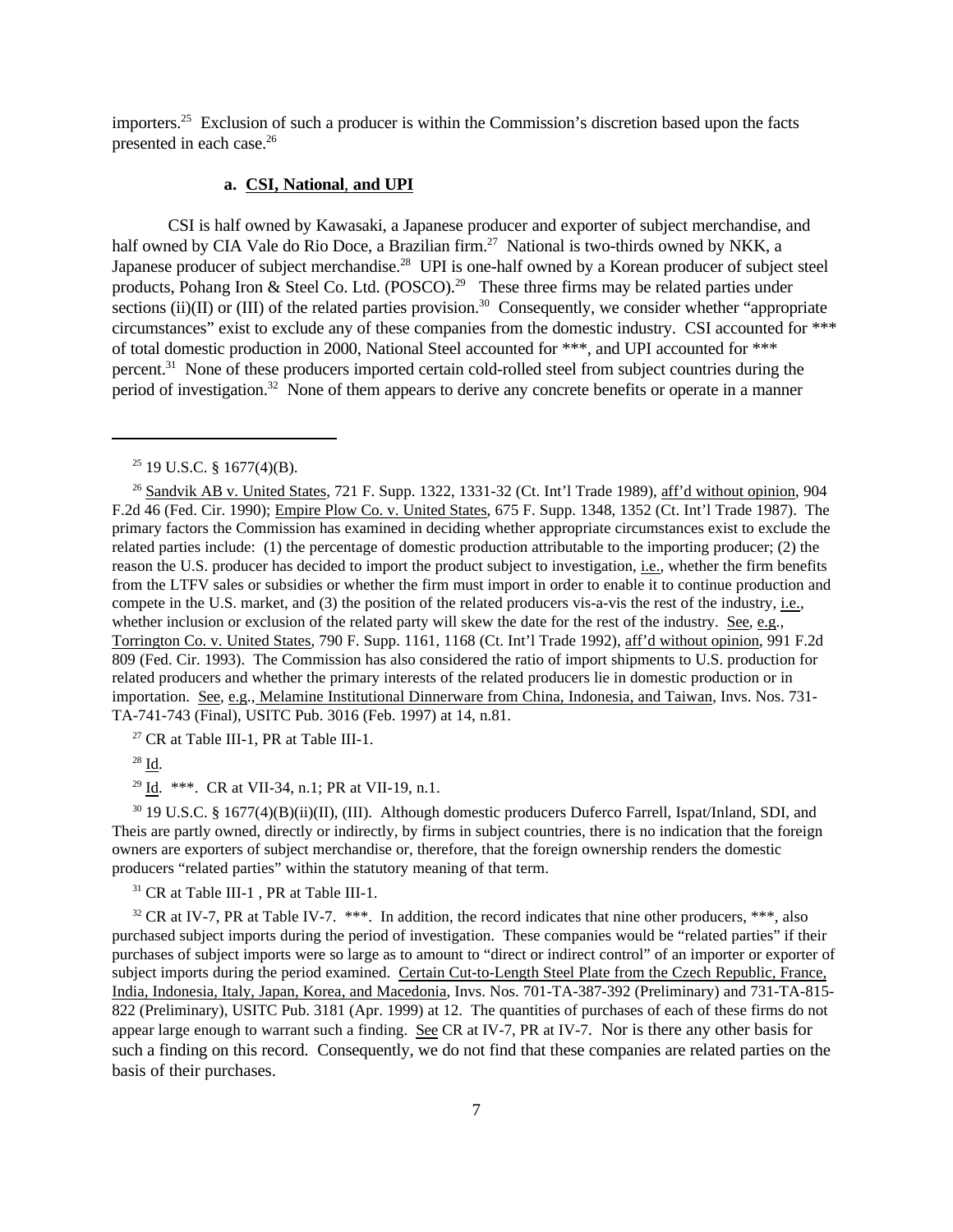different from other domestic producers as a result of its relationship with the foreign producer or importer parent. The financial performance of National and UPI was \*\*\*, and the performance of CSI was \*\*\* during the period of investigation. CSI \*\*\*, National is a petitioner in all of the subject cases except that against Japan, and UPI \*\*\*. Accordingly, the interests of all three firms appear to be those of domestic producers. Based on the information available on the record at this time, we do not find that appropriate circumstances exist to exclude CSI, National, or UPI from the domestic industry.

# **III. NEGLIGIBLE IMPORTS**

Imports from a subject country corresponding to a domestic like product that account for less than three percent of all such merchandise imported into the United States during the most recent 12 months for which data are available preceding the filing of the petition shall be deemed negligible.<sup>33</sup> The statute further provides that imports from a single country which comprise less than three percent of total imports of such merchandise may not be considered negligible if there are several countries subject to investigation with negligible imports and the sum of such imports from all those countries in the aggregate accounts for more than seven percent of the volume of all such merchandise imported into the United States.<sup>34</sup>

The statute also provides that, even if imports are found to be negligible for purposes of present material injury, they shall not be treated as negligible for purposes of a threat analysis should the Commission determine that there is a potential that imports from the country concerned will imminently account for more than three percent of all such merchandise imported into the United States, or that there is a potential that the aggregate volumes of imports from the several countries with negligible imports will imminently exceed seven percent of all such merchandise imported into the United States.<sup>35</sup> By operation of law, a finding of negligibility terminates the Commission's investigations with respect to such imports.<sup>36</sup>

In the case of countervailing duty investigations involving developing countries, the statute further provides that the negligibility limits are four percent and nine percent, rather than three percent and seven percent.<sup>37</sup> The statute defines "developing country" as any country so designated by the U.S. Trade Representative.<sup>38</sup>

The Commission is authorized to make "reasonable estimates on the basis of available statistics" of pertinent import levels for purposes of deciding negligibility.39

<sup>38</sup> 19 U.S.C. § 1677(36)(A).

<sup>39</sup> 19 U.S.C. § 1677(24)(C). See also The Uruguay Round Agreements Act, Statement of Administrative Action, H.R. Doc. No. 103-316, Vol. 1 at 186 (1994) ("SAA").

<sup>33</sup> 19 U.S.C. § 1677(24)(A)(I)(I).

<sup>34</sup> 19 U.S.C. § 1677(24)(A)(ii).

<sup>35</sup> 19 U.S.C. § 1677(24)(A)(iv).

<sup>36</sup> 19 U.S.C. § 1671b(a)(1), 19 U.S.C. § 1673b(a)(1).

<sup>37</sup> 19 U.S.C. § 1677(24)(B).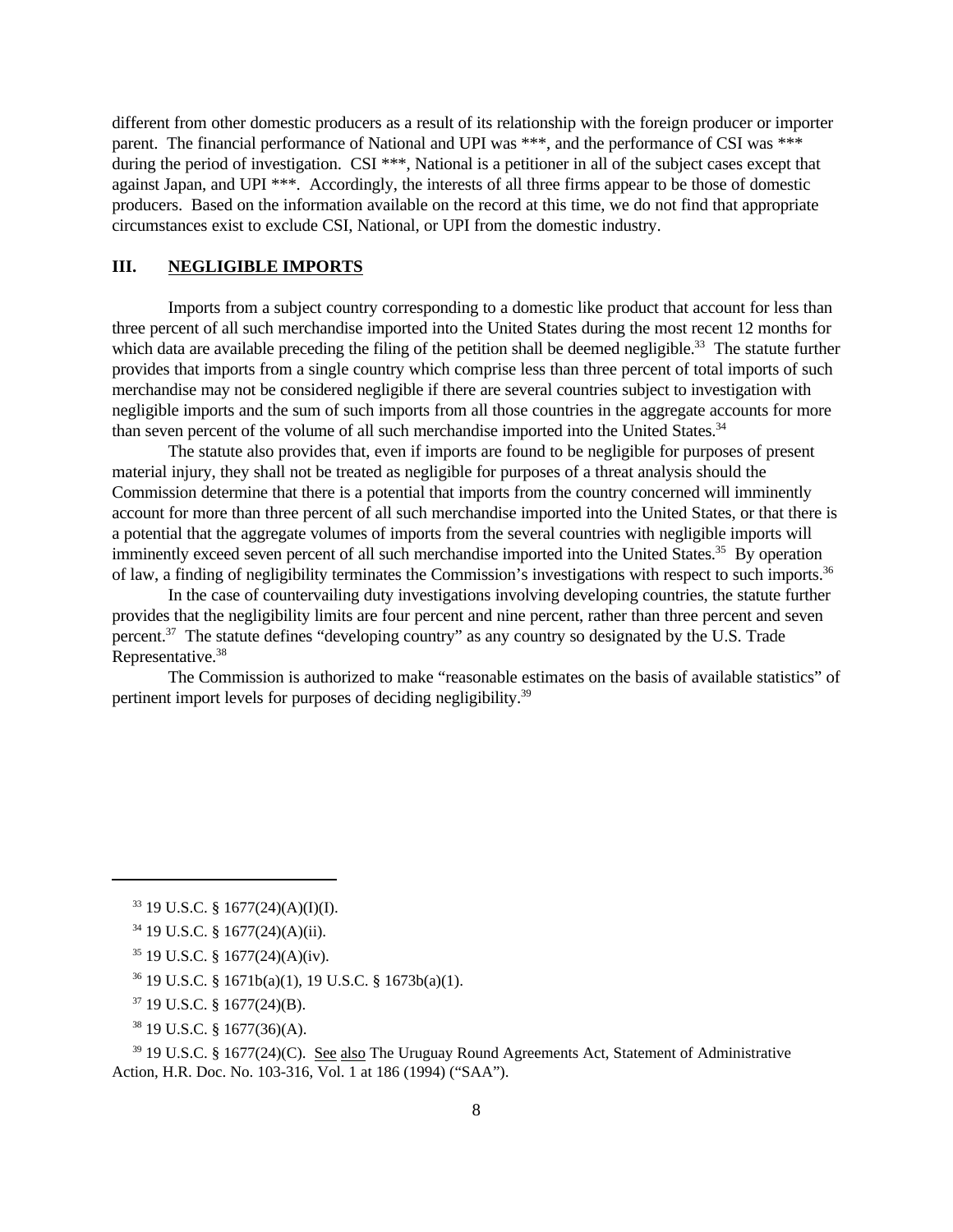#### **A. The Antidumping Investigations**

To evaluate negligibility, we considered adjusted official import statistics for the period September 1, 2000, through August 31, 2001.<sup>40</sup> Negligibility is an issue for eleven of the twenty subject countries that are individually below the 3 percent negligibility threshold: Australia with an import share at 2.0 percent of total imports, China at 2.6 percent, India at 0.2 percent, New Zealand at 0.8 percent, South Africa at 2.5 percent, Spain at 0.7 percent, Sweden at \*\*\* percent, Taiwan at 1.1 percent, Thailand at 1.0 percent, Turkey at 2.5 percent, and Venezuela at 1.6 percent. However, the combined import share of these eleven countries is more than 15 percent and exceeds the seven percent statutory negligibility threshold. We therefore find that none of the subject imports from these countries are negligible for purposes of our present material injury analysis for these antidumping investigations.  $41\frac{42}{5}$ 

# **B. The Countervailing Duty Investigations**

The petition included countervailing duty allegations against four countries: Argentina, Brazil, France, and Korea. Argentina and Brazil, have been designated developing countries by the U.S. Trade Representative.<sup>43</sup> France at more than 4 percent of total imports and Korea at 13.6 percent, clearly exceed the applicable negligibility level on an individual basis. Argentina's share of imports, at 4.3 percent, and Brazil's share of imports, near 7.0 percent, each exceeds the negligibility level for developing countries. We therefore find that none of the imports subject to countervailing duty allegations are negligible for purposes of our present material injury analysis.

# **IV. CUMULATION**

# **A. In General**

<sup>42</sup> Aceralia and TradeARBED argue that, if certain \*\*\* imported from Spain during the period of investigation had been classified outside of chapter 72 of the HTSUS, they would have fallen under an exclusion listed in Commerce's notice of initiation, and that they have sought the prospective reclassification of the article from Customs under Chapter 73. Aceralia and TradeARBED Postconference Brief at 2. Respondents do not deny, however, that, whatever the future classification of their merchandise, imports of the merchandise during the period did not enter under the classification necessary to meet the exclusion. The merchandise therefore is within Commerce's scope. Moreover, as noted above, it is Commerce, not the Commission, that determines scope.

 The Venezuelan respondent's argument that its import share does not exceed the individual country negligibilty threshold (Venezuelan Respondent's Postconference Brief at 3-7) is not relevant as its imports are not negligible under the alternative 7-percent test when considered in the aggregate with those of other subject countries that do not individually meet the 3-percent threshold. Moreover, it would be contrary to the statute to adopt the Venezuelan respondent's proposal that the negligibility provision be read, in conjunction with Article 5.8 of the WTO Antidumping Agreement, to require an "injury" test in addition to a strict volume test. 19 U.S.C. §  $1677(24)(A)(ii)$  (negligibility defined solely in terms of the percentage of total imports).

<sup>43</sup> 63 Fed. Reg. at 29948 (June 2, 1998).

<sup>40</sup> CR at Table IV-3 , PR at Table IV-3.

<sup>&</sup>lt;sup>41</sup> Because these imports are not negligible, we need not consider, for purposes of an analysis of threat of material injury, the potential that these imports will imminently exceed the negligibility threshold. 19 U.S.C. § 1677(24)(A)(iv).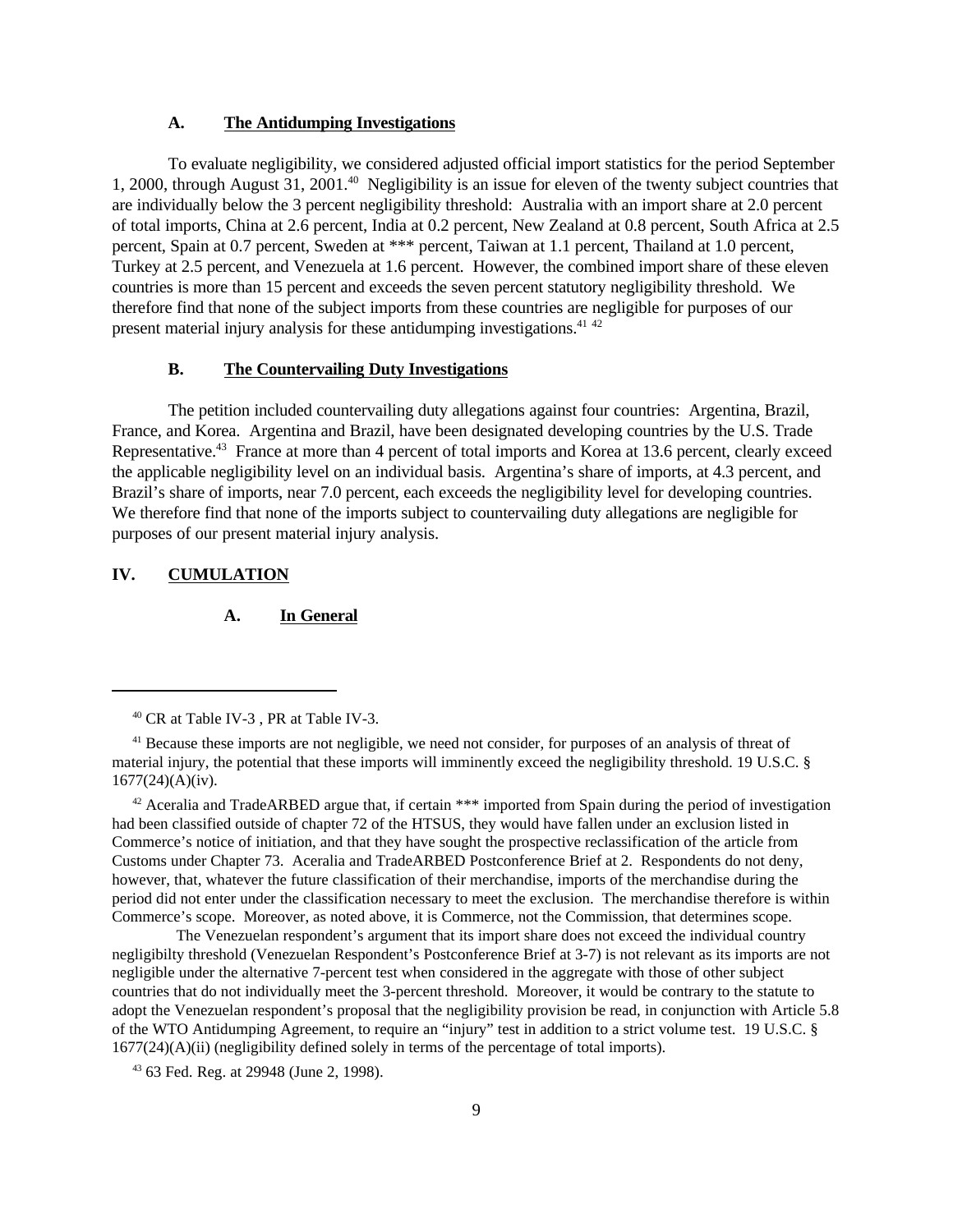For purposes of evaluating the volume and price effects for a determination of material injury by reason of the subject imports, section  $771(7)(G)(I)$  of the Act requires the Commission to cumulate subject imports from all countries as to which petitions were filed and/or investigations self-initiated by Commerce on the same day, if such imports compete with each other and with domestic like products in the U.S. market.<sup>44</sup> In assessing whether subject imports compete with each other and with the domestic like product,<sup>45</sup> the Commission has generally considered four factors, including:

- (1) the degree of fungibility between the subject imports from different countries and between imports and the domestic like product, including consideration of specific customer requirements and other quality related questions;
- (2) the presence of sales or offers to sell in the same geographic markets of subject imports from different countries and the domestic like product;
- (3) the existence of common or similar channels of distribution for subject imports from different countries and the domestic like product; and
- (4) whether the subject imports are simultaneously present in the market.<sup>46</sup>

While no single factor is necessarily determinative, and the list of factors is not exclusive, these factors are intended to provide the Commission with a framework for determining whether the subject imports compete with each other and with the domestic like product.<sup>47</sup> Only a "reasonable overlap" of competition is required.<sup>48</sup>

None of the four statutory exceptions to the general cumulation rule applies to these investigations.<sup>49</sup>

 For purposes of these preliminary determinations, with respect to all investigations, we find that there is a reasonable overlap of competition among the subject imports and between the subject imports and the domestic like product.

### **1. Fungibility**

<sup>46</sup> See Certain Cast-Iron Pipe Fittings from Brazil, the Republic of Korea, and Taiwan, Invs. Nos. 731-TA-278- 280 (Final), USITC Pub. 1845 (May 1986), aff'd, Fundicao Tupy, S.A. v. United States, 678 F. Supp. 898 (Ct. Int'l Trade), aff'd, 859 F.2d 915 (Fed. Cir. 1988).

<sup>47</sup> See, e.g., Wieland Werke, AG v. United States, 718 F. Supp. 50 (Ct. Int'l Trade 1989).

<sup>48</sup> See Goss Graphic System, Inc. v. United States, 33 F. Supp.2d 1082, 1087 (Ct. Int'l Trade 1998) ("cumulation does not require two products to be highly fungible"); Mukand Ltd., 937 F. Supp. at 916; Wieland Werke, AG, 718 F. Supp. at 52 ("Completely overlapping markets are not required.").

 $49$  The applicable exception concerns countries as to which investigations have been terminated. The other three exceptions concern imports from Israel, countries as to which Commerce has made preliminary negative determinations, and countries designated as beneficiaries under the Caribbean Basin Economic Recovery Act. 19 U.S.C. § 1677(7)(G)(ii).

<sup>44</sup> 19 U.S.C. § 1677(7)(G)(I).

<sup>&</sup>lt;sup>45</sup> The SAA (at 848) expressly states that "the new section will not affect current Commission practice under which the statutory requirement is satisfied if there is a reasonable overlap of competition." citing Fundicao Tupy, S.A. v. United States, 678 F. Supp. 898, 902 (Ct. Int'l Trade 1988), aff'd 859 F.2d 915 (Fed. Cir. 1988).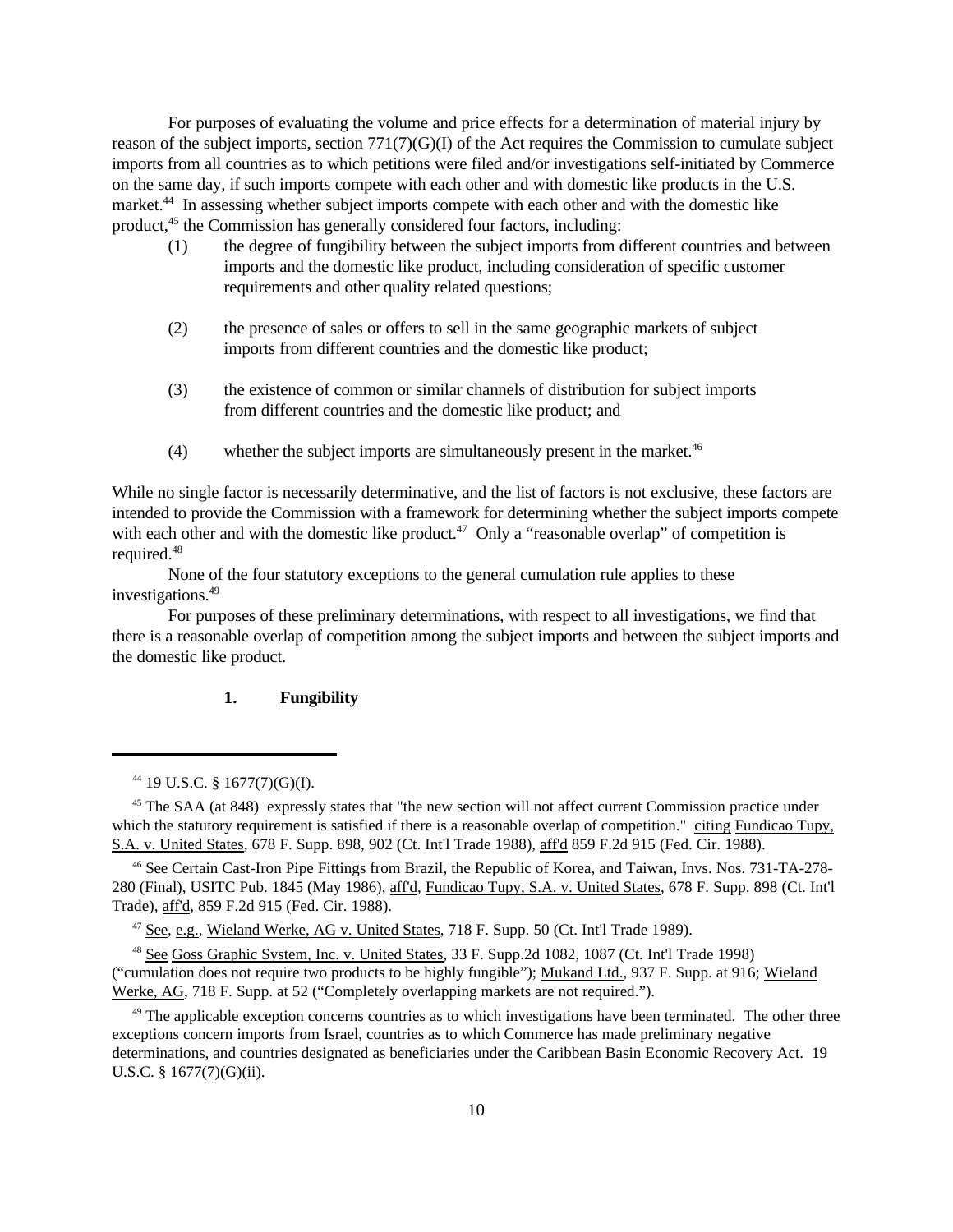Although the scope of these investigations covers a wide variety of cold-rolled steel products, classifiable under 46 HTSUS statistical categories, more than 70 percent of the subject imports enter the United States under three classifications; these three classifications also account for a majority of the imports from all but three of the individual subject countries.<sup>50</sup> For the other three countries, these classifications accounted for percentages that were also significant: 33 percent of subject imports from Australia, 17 percent of subject imports from Spain, and 29 percent of subject imports from Sweden.<sup>51</sup> The German and Japanese respondents argue that they export primarily niche, high priced and specialty products, emphasizing a difference in tariff classifications under which their imports enter. However, we note that 67 percent of subject imports from Germany and 55 percent of subject imports from Japan entered under the same three tariff classifications, as did the majority of imports from most of the other subject countries.<sup>52</sup>

To the extent the Australian respondent claims that there is not a reasonable overlap of competition between the subject merchandise from Australia and the domestic like product because it exports only two types of product, import data indicate that subject imports from Australia have entered largely under six of the HTSUS classifications, and to a lesser extent under an additional 10 classifications.<sup>53</sup>

Also with regard to fungibility, a majority of responding U.S. producers reported that domestically produced and imported certain cold-rolled steel products from the individual subject countries are broadly interchangeable. $54$  A majority of responding importers agree that domestically produced and imported certain cold-rolled steel are at least moderately interchangeable.<sup>55</sup> The majority of responding U.S. producers reported that non-price differences between U.S.-produced and subject imports are not a significant factor in their firms' sales of certain cold-rolled steel products.<sup>56</sup> A higher share of importers that responded concerning the issue indicated that non-price differences are significant in sales of certain cold-rolled steel products.57

<sup>51</sup> CR at Table IV-5, PR at Table IV-5.

 $52$  Id. Subject imports from Germany entered under 42 of the tariff classifications and subject imports from Japan entered under 46 of the tariff classifications. CR at Table F-4, PR at Table F-4.

<sup>53</sup> CR at Table F-4, PR at Table F-4; see also CR at Table IV-5, PR at Table IV-5.

<sup>54</sup> CR at Table II-2, PR at Table II-2.

<sup>55</sup> CR at Table II-3, PR at Table II-3. For all subject countries except India and Russia, a majority of importers familiar with the individual subject imports reported that the subject imports were always or frequently interchangeable with the U.S.-produced product; in the case of India and Russia, a majority reported that the subject imports were sometime interchangeable with the U.S. produced product.

<sup>56</sup> CR at Table II-4, PR at Table II-4. For all subject countries except Japan and the Netherlands, a majority of U.S. producers familiar with the individual subject imports reported that non-price differences are never a significant factor in purchasing decisions; in the case of Japan, a majority reported that the non-price differences were always, frequently, or sometimes a factor; in the case of the Netherlands, the number of producers reporting that non-price differences are never a factor was equal to the number reporting that non-price differences were always, frequently, or sometimes a factor.

<sup>57</sup> CR at Table II-5, PR at Table II-5.

<sup>50</sup> CR at Table IV-5, PR at Table IV-5. By grade, most imports were certified to ASTM A-366. CR at Table IV-4, PR at Table IV-4.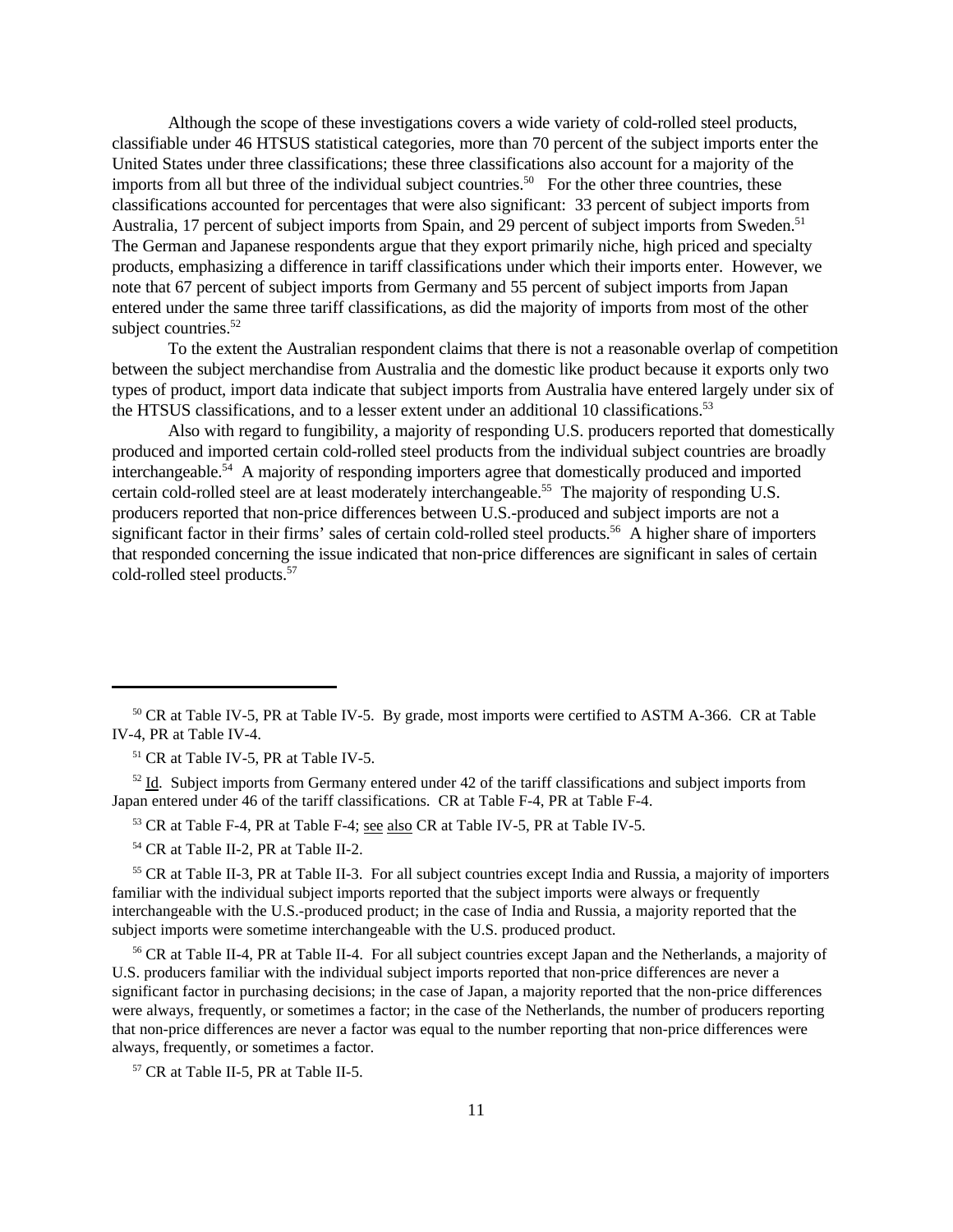# **2. Geographic Overlap**

Cold-rolled steel products produced in the United States are shipped nationwide; i.e., into each of the four quadrants into which the subject imports entered.<sup>58</sup> Subject imports from 17 of the 20 subject countries entered every quadrant of the United States during the period of investigation.<sup>59</sup> Imports from two of the subject countries–Spain and Venezuela–entered three of the four quadrants.<sup>60</sup> Only subject imports from New Zealand entered in only one quadrant, the West quadrant, during the POI.<sup>61</sup> Further, although the subject imports from Australia, as noted, entered four quadrants during the POI, 98 percent of those imports entered the West quadrant.<sup>62</sup> Accordingly, subject imports from Australia and New Zealand are the most geographically concentrated of the subject imports, although it is less clear whether the goods were actually shipped or offered for sale outside of the West quadrant. Nonetheless, the West quadrant was also an important entry point for imports from several other countries, including Belgium, China, Japan, Korea, the Netherlands, Taiwan, and Thailand.<sup>63</sup> Subject imports from India and Venezuela were also concentrated, although to a lesser extent: 91 percent of imports from India and 95 percent of imports from Venezuela were into the Gulf quadrant.<sup>64</sup> Again, however, the Gulf region was an important entry point for other subject imports, including those from Argentina, Brazil, China, Japan, Korea, Russia, South Africa, Sweden, Thailand, and Turkey. We do not view these geographic concentrations suggested by point of entry as sufficient to foreclose cumulation for purposes of these preliminary determinations, but intend to examine this issue, including where these imports were sold or offered for sale, more closely in the final phase of these investigations.

#### **3. Channels of Distribution**

A large share of domestically-produced merchandise is consumed internally or transferred to affiliates for extensive downstream processing. Of the open market sales by U.S. producers, about 58 percent are sold to end users (such as appliance and automotive manufacturers), and the remainder to distributors/service centers.<sup>65</sup> Significant percentages of subject imports are also sold to both end users and distributors/service centers.<sup>66</sup>

<sup>58</sup> CR at Table IV-6, PR at Table IV-6.

 $^{59}$  Id.

 $60 \underline{\mathsf{Id}}$ .

 $^{61}$  Id.

<sup>62</sup> Id.

 $63$  Id. The Australian exporter, although arguing that only other foreign sources, not the domestic producers, compete in the West Coast region, identify U.S. suppliers of the merchandise to its West Coast customers. It also identifies other U.S. producers of the items it exports to the United States. Australian (BPH) Postconference Brief at 5-8.

<sup>64</sup> CR at Table IV-6, PR at Table IV-6.

 $65$  CR at I-10, PR at I-8; CR at Table I-1, PR at Table I-1.

<sup>66</sup> CR at I-10, PR at I-8.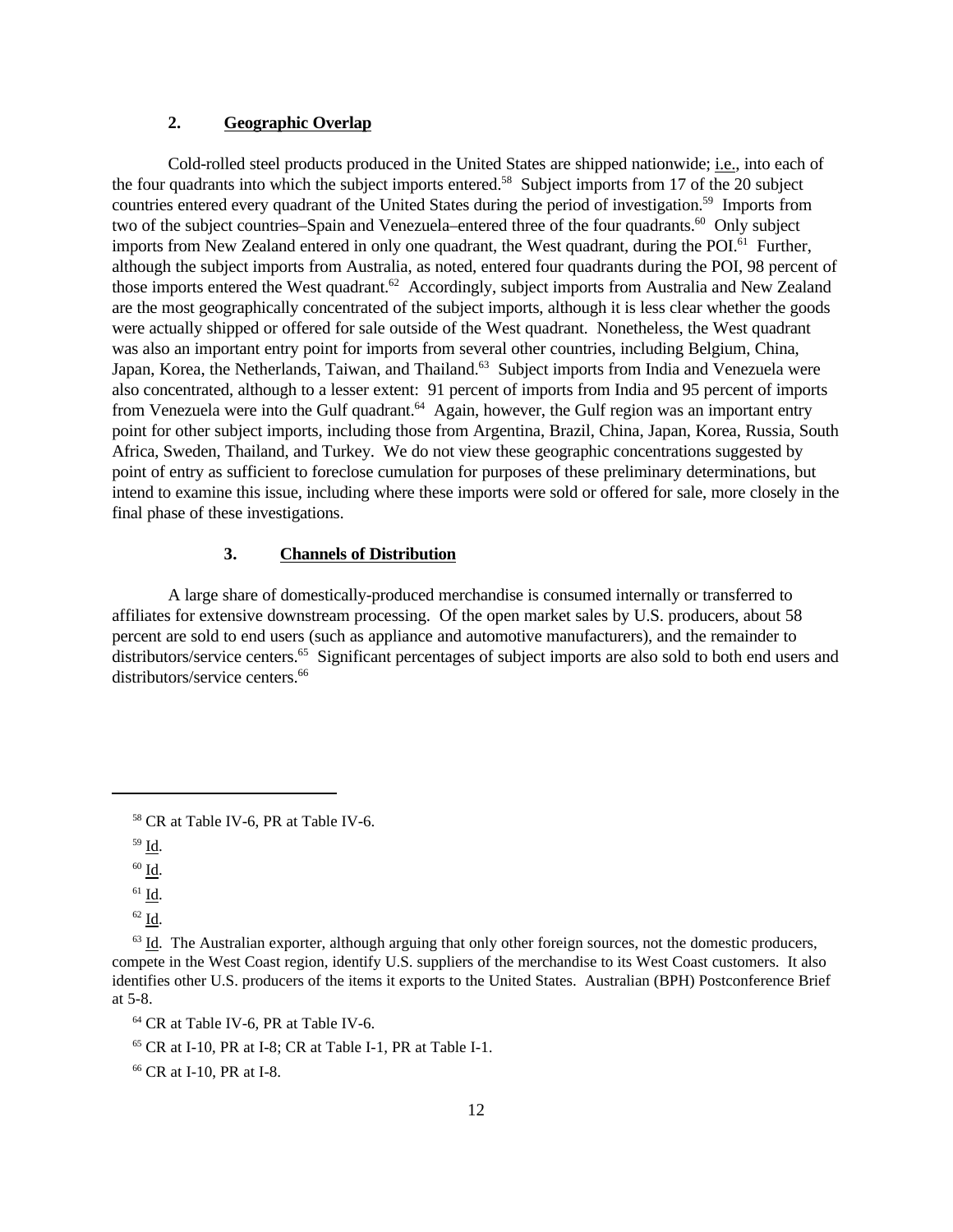# **4. Simultaneous Presence**

Domestically produced certain cold-rolled steel was present throughout the United States during the POI. $^{67}$  Imports from 11 of the 20 subject countries entered in every month of the POI; imports from another two countries entered in 41 of the 42 months covered.<sup>68</sup> Imports from South Africa entered in 40 of the 42 months; China, 38 of the 42 months; Argentina, 36 of the 42 months; and Turkey, 31 of the 42 months.<sup>69</sup> Imports from India entered in only two months of 1998 and four months of 1999, but were present every subsequent month through June  $2001$ .<sup>70</sup> Among the 23 of 42 months that imports from Thailand entered,10 months were in 2000 and three months in 2001, compared with only five months in each of the first two full years of the period.<sup>71</sup> Imports from Venezuela also entered in 23 of the 42 months: those include, however, five of the six months at the end of the POI, in interim  $2001$ .<sup>72</sup>

# **5. Conclusion**

In sum, we cumulate imports of certain cold-rolled steel products from all of the subject countries for purposes of our material injury analysis. Consideration of the four factors traditionally addressed in cumulation analysis shows that there is a reasonable overlap of competition among the subject imports and between the subject imports and the domestic product. In terms of fungibility, many respondents have argued that their products are not fungible because their imports are concentrated in a few categories. These categories, however, include the same HTSUS classifications for a significant percentage of imports from each country. Both producers and importers agree there is at least a fair amount of interchangeability in general among subject imports and between the subject imports and the domestic like product.

 In terms of geographic overlap, there is some variation, especially regarding Australia, India, New Zealand, and Venezuela, given that subject imports from each are concentrated in a quadrant. Again, however, the test is one of reasonable overlap, and subject imports from most countries had some presence in most or all quadrants, including the quadrant in which the concentrated imports entered.

There was also a significant simultaneous presence of subject imports. All subject countries' imports were present in a majority of months, the greatest coincidence of presence occurring in the latter part of the period of investigation.

 $72$  Id. The Venezuelan respondent argues that the Commission is barred by the WTO Antidumping Agreement from cumulating the subject imports of countries whose imports would be negligible if considered individually. As the Commission concluded in response to the same argument the 2000 Cold-Rolled Steel determination, the Act does not contain a cumulation exception for imports from individual subject countries whose import volumes are below the three-percent single country negligibility threshold. Rather, its exception refers to those subject countries as to which the investigation has been terminated. See 19 U.S.C. § 1677(7)(G)(ii)(II); see Cold-Rolled Steel, USITC Pub. 3283 at 11, n.67. As discussed above, imports from none of the subject countries are eligible for termination under the negligible imports provision; hence the statutory cumulation exception does not apply.

<sup>67</sup> CR at IV-17, PR at IV-17.

<sup>68</sup> CR at Table IV-5, PR at Table IV-5.

 $69$  Id.

 $70$  Id.  $\,$ 

 $71$  Id.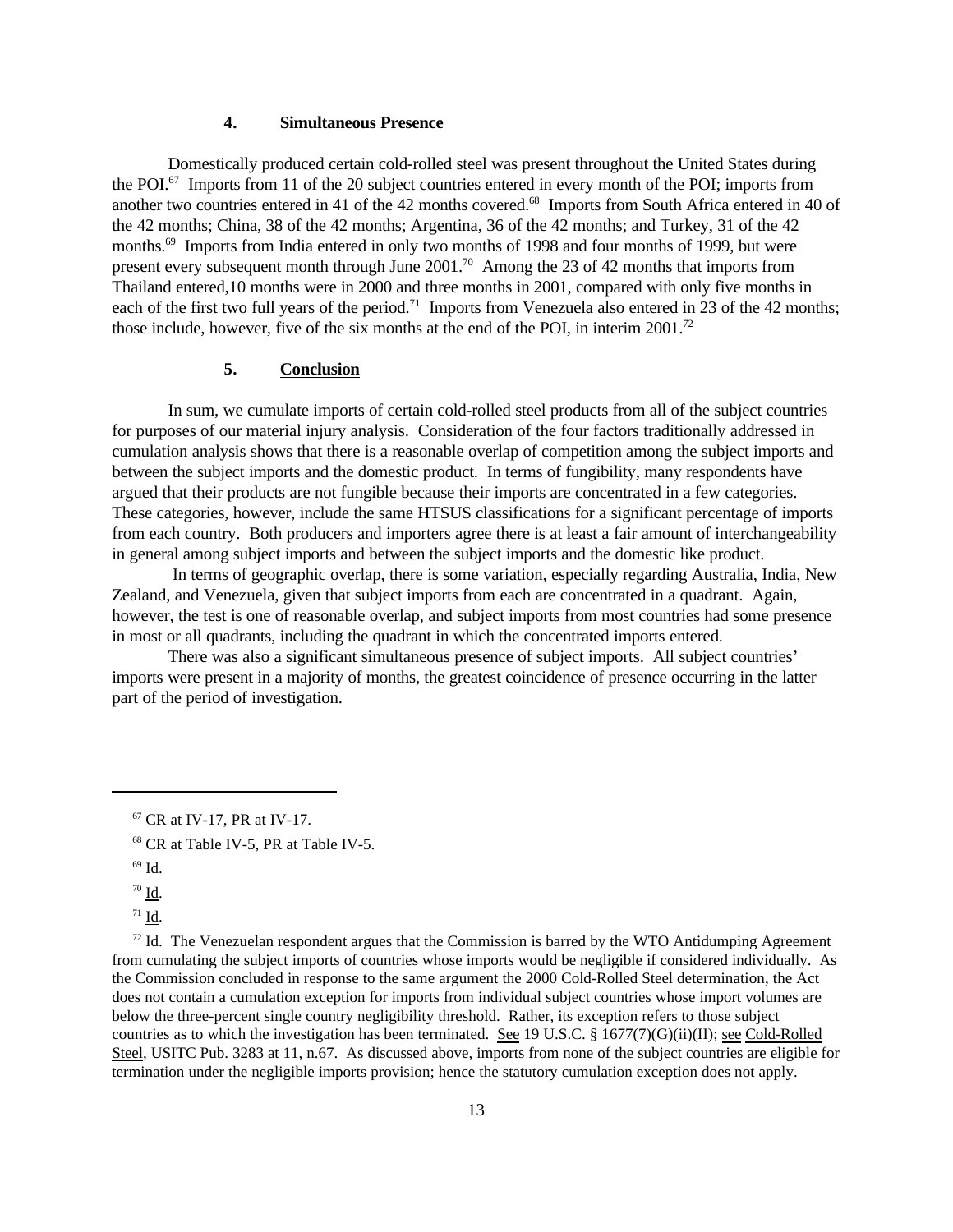# **V. CONDITIONS OF COMPETITION**

The following conditions of competition are pertinent to our analysis in these investigations.

#### **A. Captive Consumption**

The domestic industry captively consumes a significant share of its production of the domestic like product in the manufacture of downstream articles.<sup>73</sup> Thus, we have considered whether the statutory captive production provision requires us to focus our analysis primarily on the merchant market when assessing market share and the factors affecting the financial performance of the domestic industry.<sup>74</sup> The petitioners argue that the provision is met; respondents do not object to application of the provision.<sup>75</sup>

There is a question on this record as to whether the requirements of the captive production provision are met. However, we need not resolve the question for purposes of this preliminary determination because we consider the extent to which the domestic like product is captively consumed to be a relevant condition of competition.<sup>76</sup> We examine the individual criteria of the provision to some extent as follows.

We find that the threshold provision of the captive production provision has been met, as domestic producers internally transfer a significant share of their domestic production for captive consumption and

(iv) CAPTIVE PRODUCTION -- If domestic producers internally transfer significant production of the domestic like product for the production of a downstream article and sell significant production of the domestic like product in the merchant market, and the Commission finds that --

(I) the domestic like product produced that is internally transferred for processing into that downstream article does not enter the merchant market for the domestic like product,

(II) the domestic like product is the predominant material input in the production of that downstream article, and

(III) the production of the domestic like product sold in the merchant market is not generally used in the production of that downstream article,

then the Commission, in determining market share and the factors affecting financial performance set forth in clause (iii), shall focus primarily on the merchant market for the domestic like product.

 $75$  E.g., Bethlehem et al. Postconference Brief at 23 (assumption provision applies); Joint Respondents Postconference Brief at 2 (proposing that the Commission give the domestic industry the benefit of the doubt regarding application of the captive production provision).

 $76$  Commissioner Devaney does not join in the remainder of the opinion dealing with captive production. As the majority opinion, which I join, notes, ". . . we need not resolve the question for the purposes of this preliminary determination. . . ." Since we are not reaching the issue in this preliminary determination, the partial analysis which follows is unnecessary dicta. It is unconvincing at best and damaging at worst.

<sup>73</sup>CR at Table III-3, PR at Table III-3.

<sup>&</sup>lt;sup>74</sup>The captive production provision, 19 U.S.C. § 1677(7)(C)(iv), provides: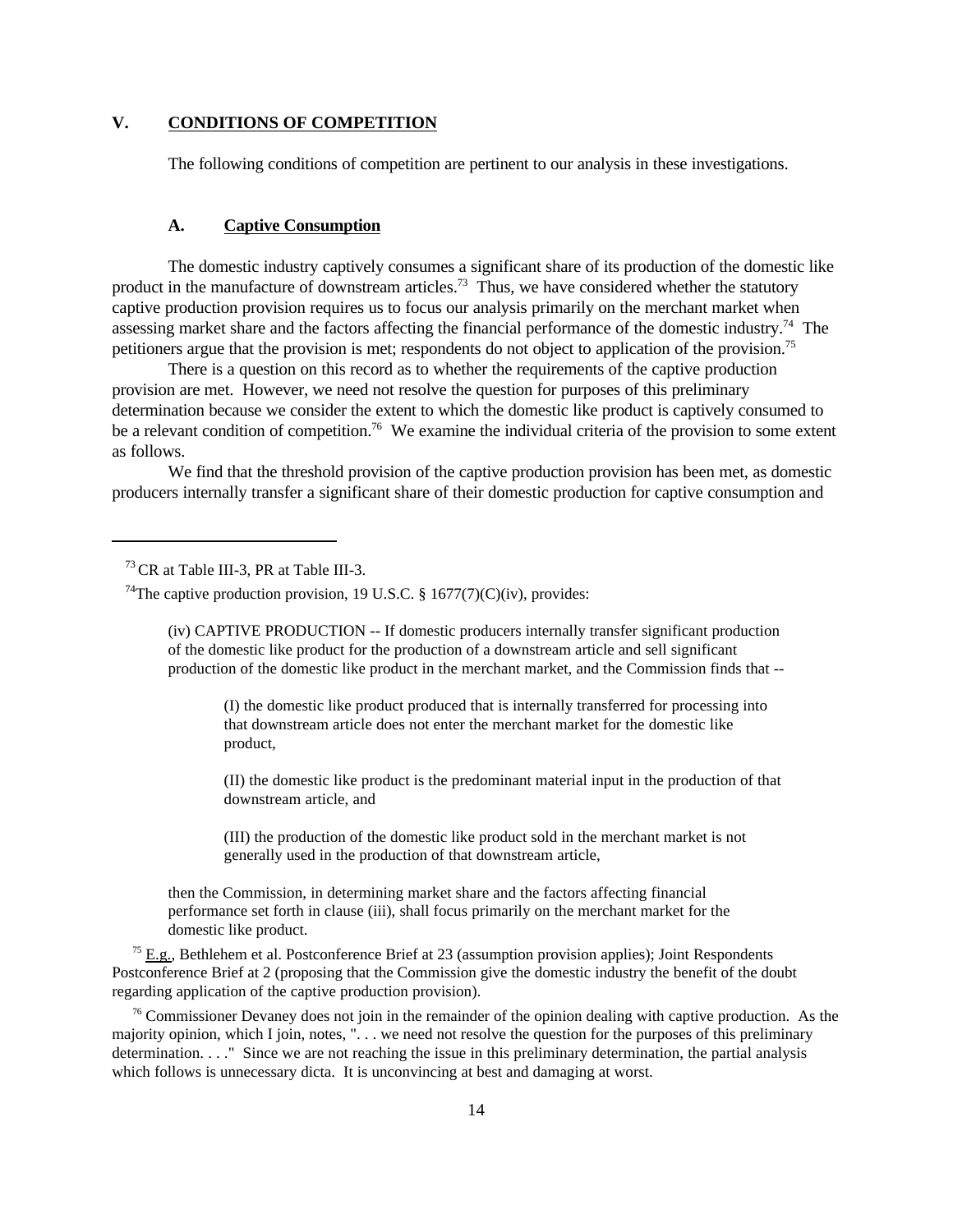sell a significant share on the merchant market.<sup>77</sup> We find that the first statutory criterion is met; the record reflects that virtually all of the certain cold-rolled steel transferred for processing was in fact processed into downstream articles.<sup>78</sup> <sup>79</sup> We also find that the second statutory criterion has been met, as certain coldrolled steel is the predominant material input for the relevant downstream articles.<sup>80</sup>

With respect to the third factor, there is some question whether the domestic like product sold in the merchant market is or is not generally used in the production of the downstream article produced from internal transfers. We do not have the benefit of purchaser questionnaires in these preliminary phase investigations. To the extent production of the domestic like product sold in the merchant market is used in the production of the same downstream article produced from the captive production has been estimated.<sup>81</sup> we find that the record contains insufficient information to make a conclusion regarding the third factor in these preliminary investigations.<sup>82</sup> If these investigations proceed to final phase investigations, however, we intend to consider the impact of these factors, and others, such as ownership differences between the domestic producer and the related party, whether "the separate corporate structure of the related entity should be disregarded," and whether "these transactions are treated by the domestic producer and related entity in the same manner as production that is transformed internally and processed into a downstream product by the domestic producer."<sup>83</sup> For purposes of these preliminary investigations, however, we do not apply the captive production provision. We, nonetheless, take into consideration the existence of a significant volume of captive production as a relevant condition of competition for purposes of these preliminary determinations.<sup>84</sup>

 $79$  Commissioner Bragg notes that, consistent with her captive production analysis, the record does not provide sufficient information (i.e., lack of purchaser questionnaires) to determine the applicability of the first and third criteria of the captive production provision, even though the record contains new information and the petitioners' contention suggests that the captive production provision applies. Accordingly, Commissioner Bragg finds that the captive production provision is not applicable in these preliminary investigations. Nonetheless, Commissioner Bragg considers the significant captive production as an important condition of competition.

In addition, Commissioner Bragg notes that the statute requires the Commission to analyze the impact of the subject imports on all domestic production operations, including both captive and merchant market shipments. See 19 U.S.C. §§ 1677 (4) (A) and 1677 (7)(B). Moreover, she notes even if the statutory provisions are met and the captive production provision applies, it merely permits the Commission to "focus primarily" on the merchant market operations of the industry; the provision does not allow the Commission to disregard the industry's captive production completely. 19 U.S.C. § 1677 (7)(C)(iv).

<sup>80</sup> CR at III-7, PR at Table III-7; CR at Table E-1, PR at Table E-1.

<sup>81</sup> See INV-Y-234 (Nov. 9, 2001), PR at III-8.

<sup>82</sup> Moreover, as in the 2000 cold-rolled steel final determination, the preliminary record contains insufficient information to determine that domestic producers' transfers to related parties would be properly included among internal transfers rather than among merchant market sales. See USITC Pub. 3283 at 16-18.

<sup>83</sup> See USITC Pub. 3283 at 17.

<sup>84</sup> See, e.g., Certain Emulsion Styrene-Butadiene Rubber from Brazil, Korea, and Mexico, Invs. Nos. 731-TA-794-796 (Final), USTIC Pub. 3190 (May 1999) at 14.

<sup>77</sup> CR at Table III-3, PR at Table III-3.

<sup>78</sup> CR at III-7, PR at Table III-7; CR at Table E-1, PR at Table E-1.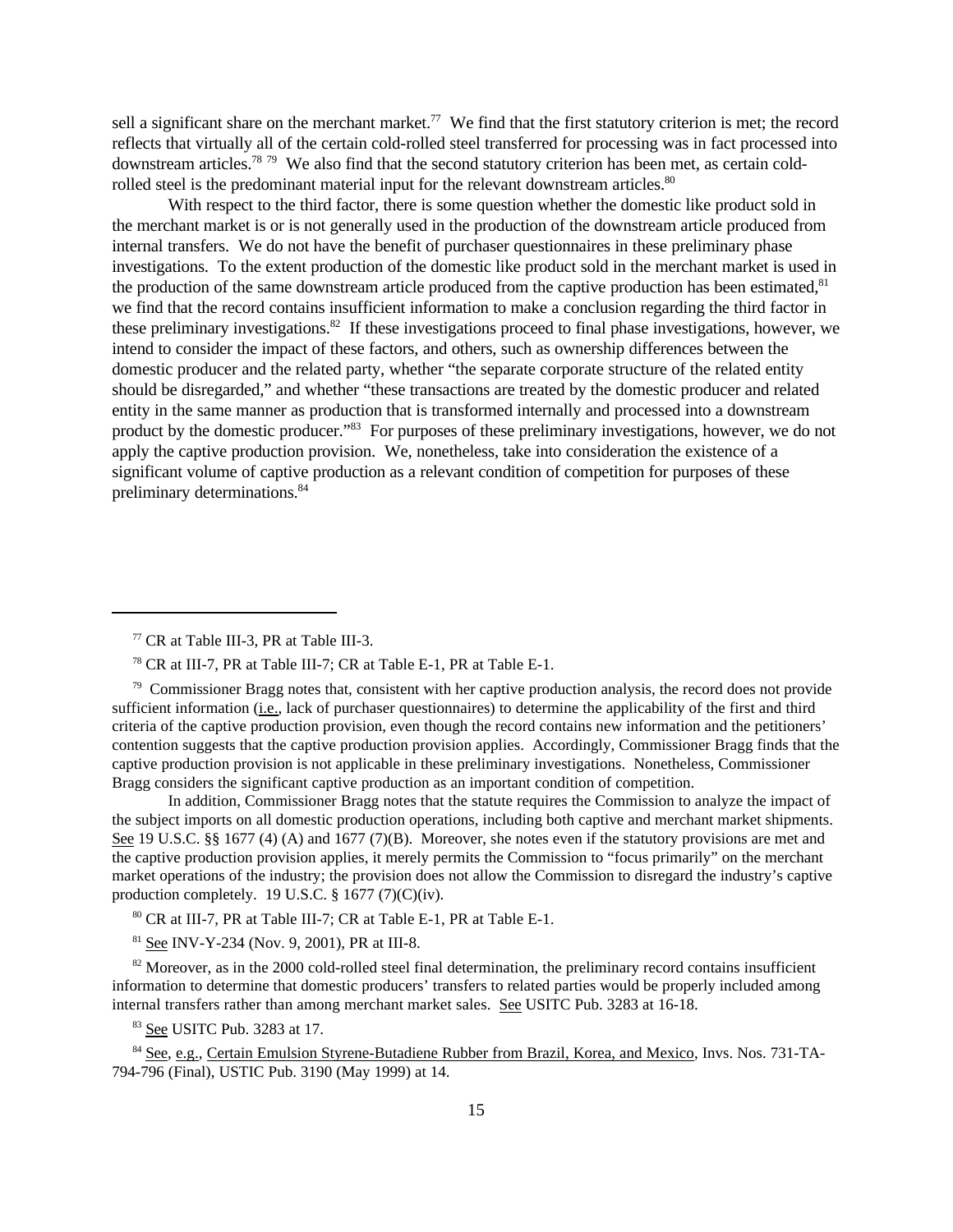# **B. Other Conditions of Competition**

Demand for certain cold-rolled steel is closely tied to the level of demand in the appliance, automotive, construction, container, and other industries in which it is used.<sup>85</sup> Apparent consumption in the merchant market was fairly constant from 1998 to 2000 (an increase of 0.1 percent), then declined by 15.5 percent between interim 2000 and interim 2001.<sup>86</sup> Total apparent domestic consumption, including internal transfers, increased 3.1 percent from 1998 to 2000, then decreased 13.6 percent from interim 2000 to interim 2001.<sup>87</sup> The decrease in apparent domestic consumption in the 2001 interim period was preceded by a 9.3 percent decline in total apparent consumption in the second half of 2000 compared with the first half of 2000.<sup>88</sup>

Total domestic production capacity increased by 2.6 percent between 1998 and 1999, and by 3.8 percent between 1999 and 2000, for an overall increase of 6.5 percent between 1998 and 2000.<sup>89</sup> Thus, between 1998 and 2000, capacity increased by a greater amount than did total apparent domestic consumption, both in percentage terms (6.5 percent versus 3.1 percent) and in terms of absolute volume  $(2.72 \text{ million tons versus } 1.20 \text{ million tons})$ .<sup>90</sup> A slight decrease in domestic production capacity, 0.1 percent, occurred in the interim 2001 period as compared to the same period in 2000.<sup>91</sup> U.S. producers' capacity utilization rates increased from 84.2 percent in 1998 to 87.3 percent in 1999, and then returned to 84.2 percent in 2000. In the 2001 interim period, capacity utilization decreased to 75.6 percent compared with a rate of 89.4 percent in the interim 2000 period. $92$ 

Approximately 58 percent of merchant market sales by U.S. producers is sold directly to end users, while the remaining 42 percent is sold to distributors or service centers.<sup>93</sup> Approximately 72 percent of subject imports is sold to distributors or service centers, while the remaining 28 percent is sold directly to end users.<sup>94</sup> Approximately 68 percent of sales by U.S producers and 57 percent of sales by importers were on a contract basis, with the remainder on a spot basis.<sup>95</sup>

Two companies, Bethlehem and LTV, filed for reorganization under Chapter 11 of the Bankruptcy code during the period examined.<sup>96</sup> Also relevant as conditions of competition in these investigations are recent investigations and reviews under the Act of cold-rolled steel products. In June 1999, the Commission and Commerce instituted antidumping and/or countervailing duty investigations of certain cold-rolled steel product from Argentina, Brazil, China, Indonesia, Japan, Russia, Slovakia, South Africa,

<sup>92</sup> CR at Table C-1; PR at Table C-1.

<sup>94</sup> CR at Table I-1; PR at Table I-1.

<sup>85</sup> CR at II-3, PR at Table II-3.

<sup>86</sup> CR at Table C-2, PR at Table C-2.

<sup>87</sup> CR at Table C-1, PR at Table C-1.

 $88$  CR at Table C-3, CR at C-12; PR at Table C-3, PR at C-12.

<sup>89</sup> CR at Table C-1; PR at Table C-1.

<sup>90</sup> Id.

<sup>91</sup> CR at Table III-2; PR at Table III-2.

<sup>&</sup>lt;sup>93</sup> CR at I-11 and Table I-1; PR at I-8 and Table I-1.

<sup>95</sup> CR at V-12, PR at V-12.

<sup>96</sup> CR at III-4, PR at III-4.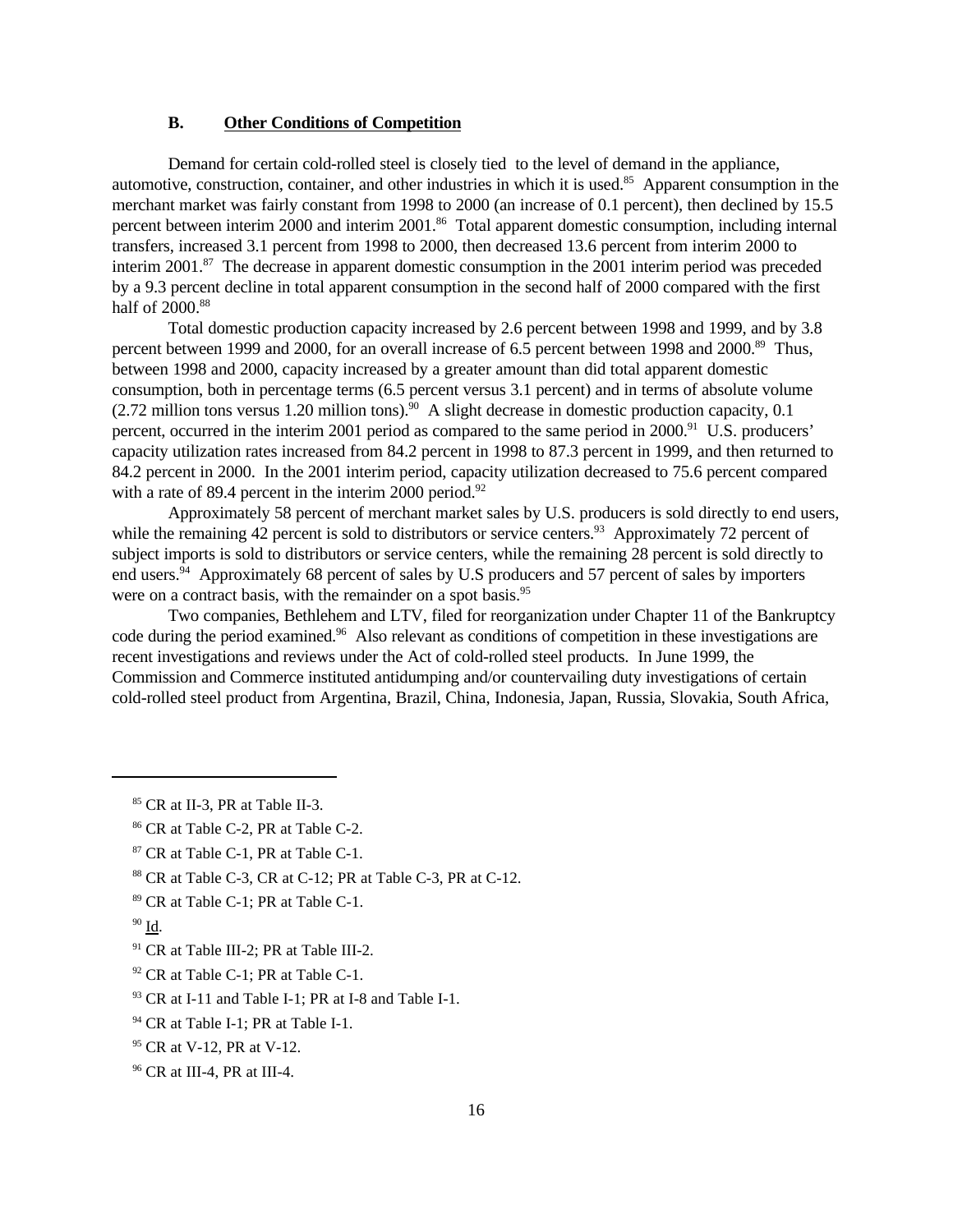Taiwan, Thailand, Turkey, and Venezuela, most of which are also subject countries in this investigation <sup>97</sup> In October through December 1999, the deposit of provisional antidumping and/or countervailing duties, or the posting of bond, was required on subject imports from those countries.<sup>98</sup> The provisional measures were lifted following the Commission's negative final determinations between March and July of 2000.<sup>99 100</sup>

In addition, antidumping duty and/or countervailing duty orders were in place with respect to certain cold-rolled steel from Germany, Korea, the Netherlands, and Sweden throughout most of the period of investigation. The order on Sweden, which was issued in 1985, and the orders on Germany, Korea, and the Netherlands, which were issued in  $1993$ ,  $^{101}$  were revoked in December of 2000, following the Commission's determination in its five-year review of the orders that material injury was not likely to continue or recur if the orders were revoked.<sup>102 103</sup> Accordingly, there have been no antidumping or countervailing duty orders since the end of 2000, and the provisional measures were ended in mid-year 2000.<sup>104</sup>

<sup>100</sup> Commissioner Bragg notes that, although the Commission's majority negative determinations ultimately removed the duty orders, she found in the affirmative in those previous investigations. She also found the domestic industry to be vulnerable to imports from several countries that are again subject to these investigations. See USITC Pub. 3283 (March 2000), Separate Views of Commissioner Lynn M. Bragg, at 29-40.

<sup>101</sup> Certain Carbon Steel Products From Austria and Sweden, Invs. Nos. 701-TA-225, 231, USITC Pub. No. 1759 (Sep. 1985). Certain Flat-Rolled Carbon Steel Products From Argentina, Australia, Austria, Belgium, Brazil, Canada, Finland, France, Germany, Italy, Japan, Korea, Mexico, The Netherlands, New Zealand, Poland, Romania, Spain, Sweden, and The United Kingdom, Invs. Nos. 701-TA-319-332, 334, 336-42, 344, 347-353, 731- TA-573-579, 581-592, 594-597, 599-609, 612-619 (Final), USITC Pub. No. 2664 (Aug. 1993).

<sup>102</sup> Notice of revocation, 65 Fed. Reg. 78467 (Dec. 15, 2000). Certain Carbon Steel Products From Australia, Belgium, Brazil, Canada, Finland, France, Germany, Japan, Korea, Mexico, The Netherlands, Poland, Romania, Spain, Sweden, Taiwan, and The United Kingdom, Invs. Nos. AA1921-197 (Review), 701-TA-231, 319-320, 322, 325-328, 340, 342, and 348-350 (Review), and 731-TA-573-576, 578, 582-587, 604, 607-608, 612, and 614-618 (Review), USITC Pub. 3364 (Nov. 2000).

<sup>103</sup> Commissioner Bragg and Commissioner Miller note that, although the Commission's majority negative determination ultimately removed the duty orders, they each found in the affirmative in those previous investigations with respect to Germany, Korea, and the Netherlands. They also found the domestic industry to be vulnerable to imports from several countries that are again subject to these investigations. See USITC Pub. 3364 (Nov. 2000), Separate and Dissenting Views of Commissioner Lynn M. Bragg and Separate Views of Commissioner Marcia E. Miller on Cold-Rolled Carbon Steel Flat Products.

<sup>104</sup> We note the existence of an agreement signed on July 12, 1999, between Commerce and the Ministry of Trade of the Russian Federation, which limits subject imports from Russia to approximately half the level of 1998 imports. This agreement is in addition to the suspension agreement under 19 U.S.C. § 1673c(c)(l), which was signed on January 13, 2000. 65 Fed. Reg. 5500 (Feb. 4, 2000). Unlike a suspension agreement, this comprehensive agreement limits subject imports from Russia notwithstanding the Commission's negative

(continued...)

<sup>&</sup>lt;sup>97</sup> Petition filed June 2, 1999; Commission institution, June 9, 1999 (64 Fed Reg. 31018); Commerce initiation, June 25,1999 (64 Fed. Reg. 34194).

<sup>98</sup> USITC Pub. 3283 at I-3 - I-4. Customs was instructed by Commerce to impose these provisional measures following Commerce's affirmative preliminary determinations with respect to those countries.

<sup>99</sup> 65 Fed. Reg. 15008 (Mar. 20, 2000) (Argentina, Brazil, Japan, Russia, South Africa, Thailand); 65 Fed. Reg. 31348 (May 17, 2000) (Turkey, Venezuela); 65 Fed. Reg. 44076 (July 17, 2000) (China, Indonesia, Slovakia, Taiwan). Any continuation of the suspension of liquidation would have been under court order, not by reason of the determinations of Commerce or the Commission.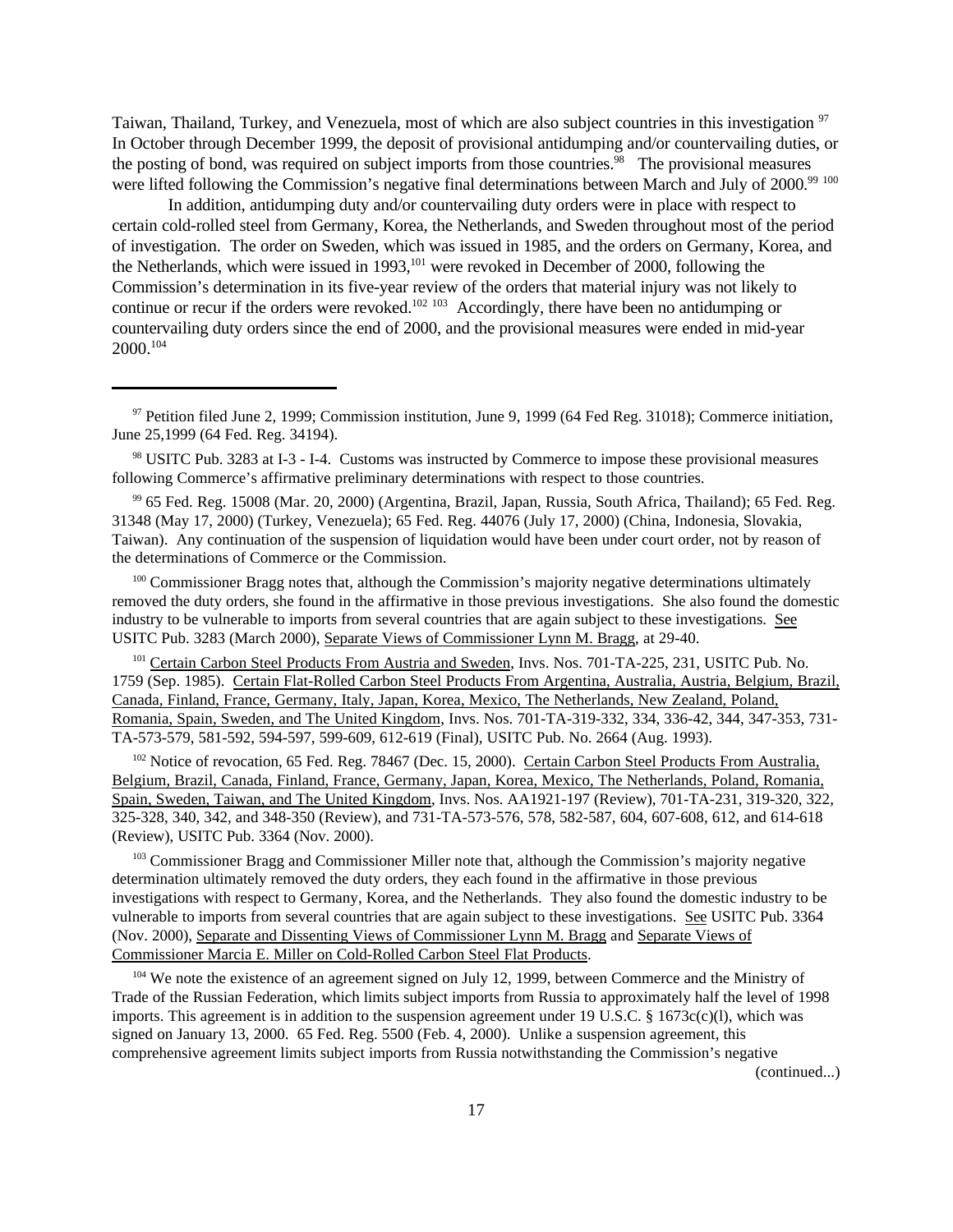# **VI. VIEWS OF COMMISSIONERS BRAGG, MILLER AND DEVANEY ON REASONABLE INDICATION OF MATERIAL INJURY BY REASON OF ALLEGEDLY SUBSIDIZED AND/OR LTFV IMPORTS**

In the preliminary phase of antidumping or countervailing duty investigations, the Commission determines whether there is a reasonable indication that an industry in the United States is materially injured by reason of the imports under investigation.<sup>105</sup> In making this determination, the Commission must consider the volume of imports, their effect on prices for the domestic like product, and their impact on domestic producers of the domestic like product, but only in the context of U.S. production operations.<sup>106</sup> The statute defines "material injury" as "harm which is not inconsequential, immaterial, or unimportant."<sup>107</sup> In assessing whether there is a reasonable indication that the domestic industry is materially injured by reason of subject imports, we consider all relevant economic factors that bear on the state of the industry in the United States.<sup>108</sup> No single factor is dispositive, and all relevant factors are considered "within the context of the business cycle and conditions of competition that are distinctive to the affected industry."<sup>109</sup>

For the reasons discussed below, we determine that there is a reasonable indication that the domestic industry producing certain cold-rolled steel is materially injured by reason of imports of certain cold-rolled steel products from Argentina, Brazil, France, and Korea that are allegedly subsidized and by reason of imports of certain cold-rolled steel products from Argentina, Australia, Belgium, Brazil, China, France, Germany, India, Japan, Korea, Netherlands, New Zealand, Russia, South Africa, Spain, Sweden, Taiwan, Thailand, Turkey, and Venezuela, that are allegedly sold in the United States at less than fair value.<sup>110</sup>

### **B. Volume**

Section 771(C)(I) of the Act provides that the "Commission shall consider whether the volume of imports of the merchandise, or any increase in that volume, either in absolute terms or relative to production or consumption in the United States, is significant."<sup>111</sup>

The volume of subject imports increased steadily over the recent period, from 854,432 short tons in the first half of 2000, to 1,191,865 short tons in the second half of 2000, to 1,205,418 short tons in the first

 $109$  19 U.S.C. § 1677(7)(C)(iii).

<sup>110</sup> For her present material injury analysis, Commissioner Miller focused on the most recent twelve-month period, July 2000 through June 2001, in considering increases in subject import volumes, price declines, and the impact of subject imports on the condition of the domestic industry.

 $111$  19 U.S.C. § 1677(7)(C)(I).

 $104$  (...continued)

determination, USITC Pub. 3364, in the prior investigation regarding Russia.

<sup>105</sup> 19 U.S.C. § 1671b(a) and 1673b(a).

<sup>106</sup> 19 U.S.C. § 1677(7)(B)(I). The Commission "may consider such other economic factors as are relevant to the determination" but shall "identify each [such] factor . . . [a]nd explain in full its relevance to the determination." 19 U.S.C. § 1677(7)(B). See also Angus Chemical Co. v. United States, 140 F.3d 1478 (Fed. Cir. 1998).

<sup>107</sup> 19 U.S.C. § 1677(7)(A).

<sup>&</sup>lt;sup>108</sup> 19 U.S.C. § 1677(7)(C)(iii).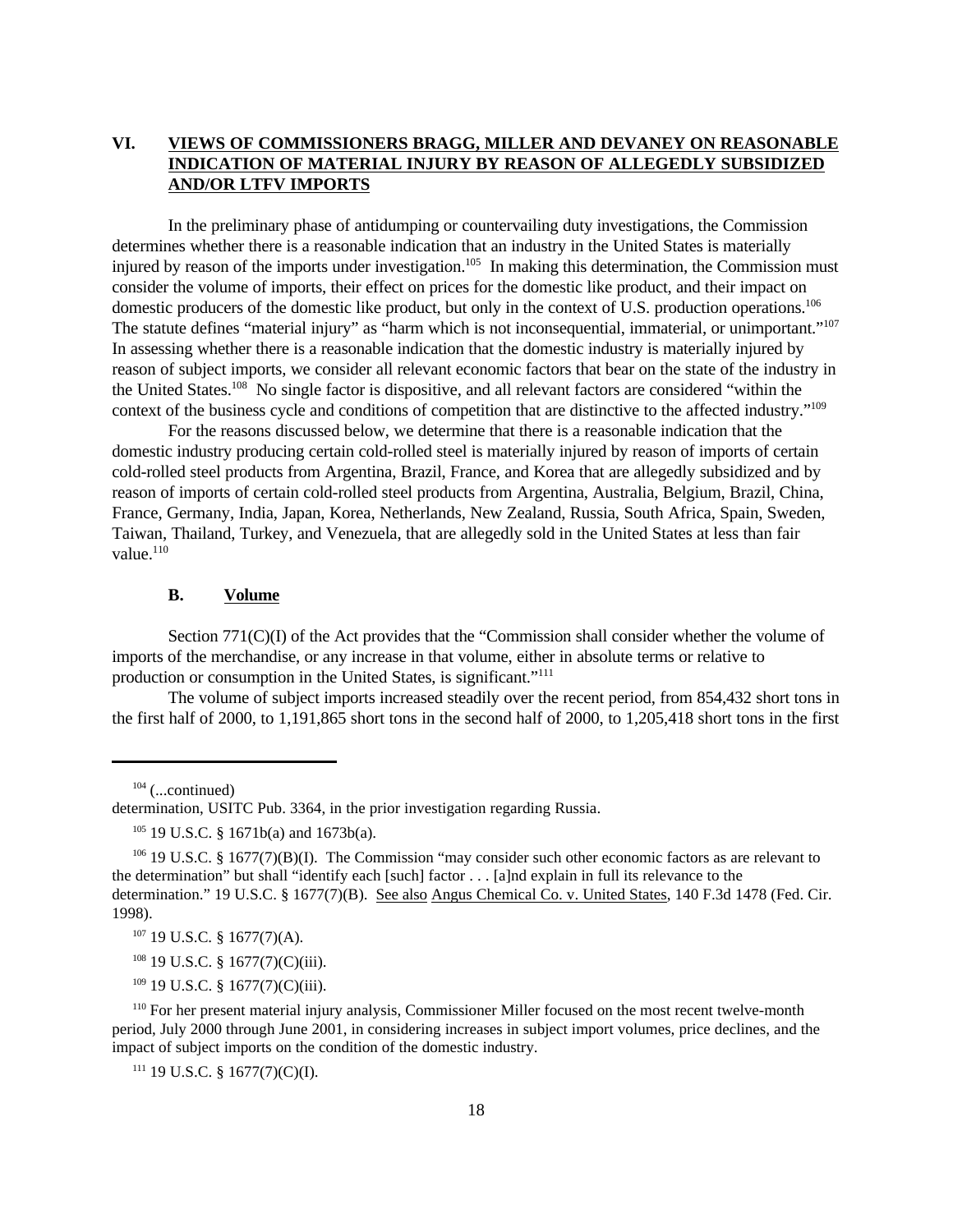half of 2001, even as apparent U.S consumption began to decline.<sup>112</sup> The market penetration of the subject imports similarly increased in the most recent 12 months of the period examined, while the market shares of both the domestic industry and nonsubject imports declined during the same period.<sup>113</sup> The rise in the volume and market share of subject imports, as compared to prior portions of the period examined, coincided with the lifting of preliminary duties and final orders on imports from many of the subject countries beginning in March 2000.

Although the volume of cumulated subject imports decreased from 3.37 million short tons in 1998 to 2.75 million short tons in 1999, then decreased further to 2.05 million short tons in 2000,<sup>114</sup> the decrease coincided with the Commission's and Commerce's antidumping and/or countervailing duty investigations, initiated in June 1999, of certain cold-rolled steel products from, among other countries, many of the subject countries in these investigations: Argentina, Brazil, China, Japan, Russia, South Africa, Taiwan, Thailand, Turkey, and Venezuela.<sup>115</sup> Similarly, from 1998 to the beginning of 2000, domestic producers' share of consumption increased.<sup>116</sup>

The volume of subject imports, compared to domestic shipments, declined in 1999 and 2000, then increased in interim 2001, compared with interim 2000.<sup>117</sup> For purposes of these preliminary determinations, we find the volume of subject imports and the increase in the volume of subject imports to be significant.

# **C. Price Effects of the Subject Imports**

Section 771(C)(ii) of the Act provides that, in evaluating the price effects of the subject imports, the Commission shall consider whether –

 (I) there has been significant price underselling by the imported merchandise as compared with the price of domestic like products of the United States, and

 (II) the effect of imports of such merchandise otherwise depresses prices to a significant degree or prevents price increases, which otherwise would have occurred, to a significant degree.<sup>118</sup>

<sup>115</sup> Petition filed June 2, 1999; Commission institution, June 9, 1999 (64 Fed Reg. 31018); Commerce initiation, June 25,1999 (64 Fed. Reg. 34194).

<sup>117</sup> CR at Table IV-8 ; PR at Table IV-8 (entire market); CR at Table C-2, PR at Table C-2 (merchant market).

<sup>118</sup> 19 U.S.C. § 1677(7)(C)(ii).

 $112$  CR at Table C-3; PR at C-3.

<sup>&</sup>lt;sup>113</sup> As a share of the merchant market, measured by quantity, subject imports increased to 15.4 percent in interim 2001, compared with 9.2 percent in interim 2000. CR at Table C-2; PR at Table C-2. The domestic industry's share of the merchant market decreased to 81.2 percent in interim 2001, compared with 85.7 percent in interim 2000. CR at Table C-2; PR at Table C-2. Subject imports' share of the entire market, including internal transfers, measured by quantity, increased to 6.7 percent in interim 2001, compared to 4.1 percent in interim 2000. CR at Table IV-9; PR at Table IV-9. The domestic industry's share of the entire market, measured by quantity, declined to 91.9 percent in interim 2001, compared to 93.7 percent in interim 2000. CR at Table IV-9; PR at Table IV-9.

<sup>114</sup> CR at Table IV-1; PR at Table IV-1.

<sup>116</sup> CR at Table C-1 and C-2; PR at Table C-1 and C-2.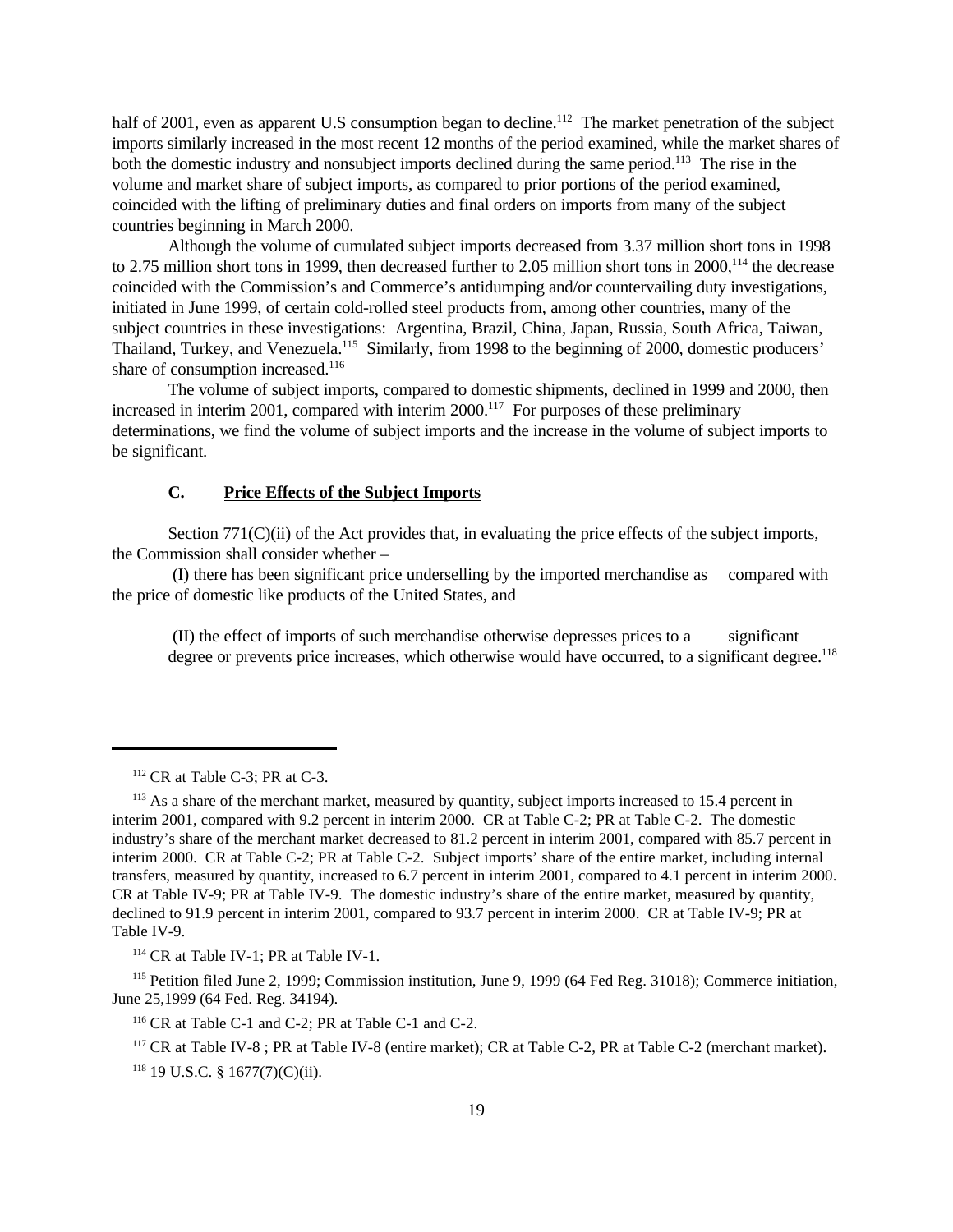The evidence gathered in these investigations indicates that there is at least a moderate degree of substitutability between the subject merchandise and the domestic like product, and that price, quality, and ability to supply are all important considerations for purchasers.<sup>119</sup>

Price declines are significant when measured by the specific product pricing data obtained for products 1 and 2 in these investigations, which also reflect significant underselling by subject imports.<sup>120</sup> During those quarters for which data were reported, subject imports undersold domestic products in 282 quarters, or in 65 percent of all comparisons.<sup>121</sup> Underselling margins in those quarterly comparisons ranged from 0.1 percent to 74.7 percent.<sup>122</sup> We find this underselling to be significant. The specific product pricing data also showed significant price declines across all product/channel of distribution combinations.<sup>123</sup> Overall, U.S. prices ended the period at a level lower than at the beginning of the period, and the largest price drop occurred between interim 2000 and interim 2001. We find that the declining import prices, throughout the period examined, and particularly from the second half of 2000 onward, significantly depressed U.S. prices.

The average unit value of subject imports and the domestic like product are consistent with and confirm the pricing trends shown by the specific product pricing data. The average unit value for subject imports increased by 8.4 percent between 1998 and 2000, from \$432 to \$468.<sup>124</sup> The average unit value then fell by 21.0 percent, to \$380 in interim 2001, compared with \$480 in interim 2000.<sup>125</sup> In contrast, the average unit value for nonsubject imports decreased 7.3 percent between 1998 and 2000, from \$472 to \$438, then increased by 2.3 percent in interim 2001 to \$437, compared with \$427 in interim 2000.<sup>126</sup> The average unit value for domestic merchant market shipments fell 6.1 percent between 1998 and 2000, from \$471 to \$443, and dropped 11.1 percent between interim 2000 and interim 2001.<sup>127</sup> The average unit value for domestic shipments, including internal transfers, fell 5.7 percent between 1998 and 2000, from \$443 to \$418, and dropped 11.1 percent between interim 2000 and interim 2001.<sup>128</sup>

Although we acknowledge that other factors in the current market may be placing pressure on domestic prices (e.g., the evolving presence of minimills, hot-rolled steel prices, and quality and other nonprice differences among the products),<sup>129</sup> we find that subject imports themselves have depressed prices to a significant degree. We will examine these other factors further in any final phase investigations.

# **D. Impact**

<sup>120</sup> CR at Tables G-1 - G-4; PR at Tables G-1 - G-4.

<sup>122</sup> CR at Tables G-1 - G-4; PR at Tables G-1 - G-4.

<sup>119</sup> CR at II-4 - II-10; PR at II-3 - II-8.

<sup>&</sup>lt;sup>121</sup> CR at V-22; PR at V-13.

<sup>123</sup> Id.

<sup>&</sup>lt;sup>124</sup> CR at Table C-1; PR at Table C-1.

<sup>125</sup> Id.

 $126$  Id.

<sup>127</sup> Id.

<sup>128</sup> Id.

<sup>&</sup>lt;sup>129</sup> We also note that the evidence on the extent to which spot sales may influence contract prices is inconclusive and will be examined more extensively in any final phase investigations.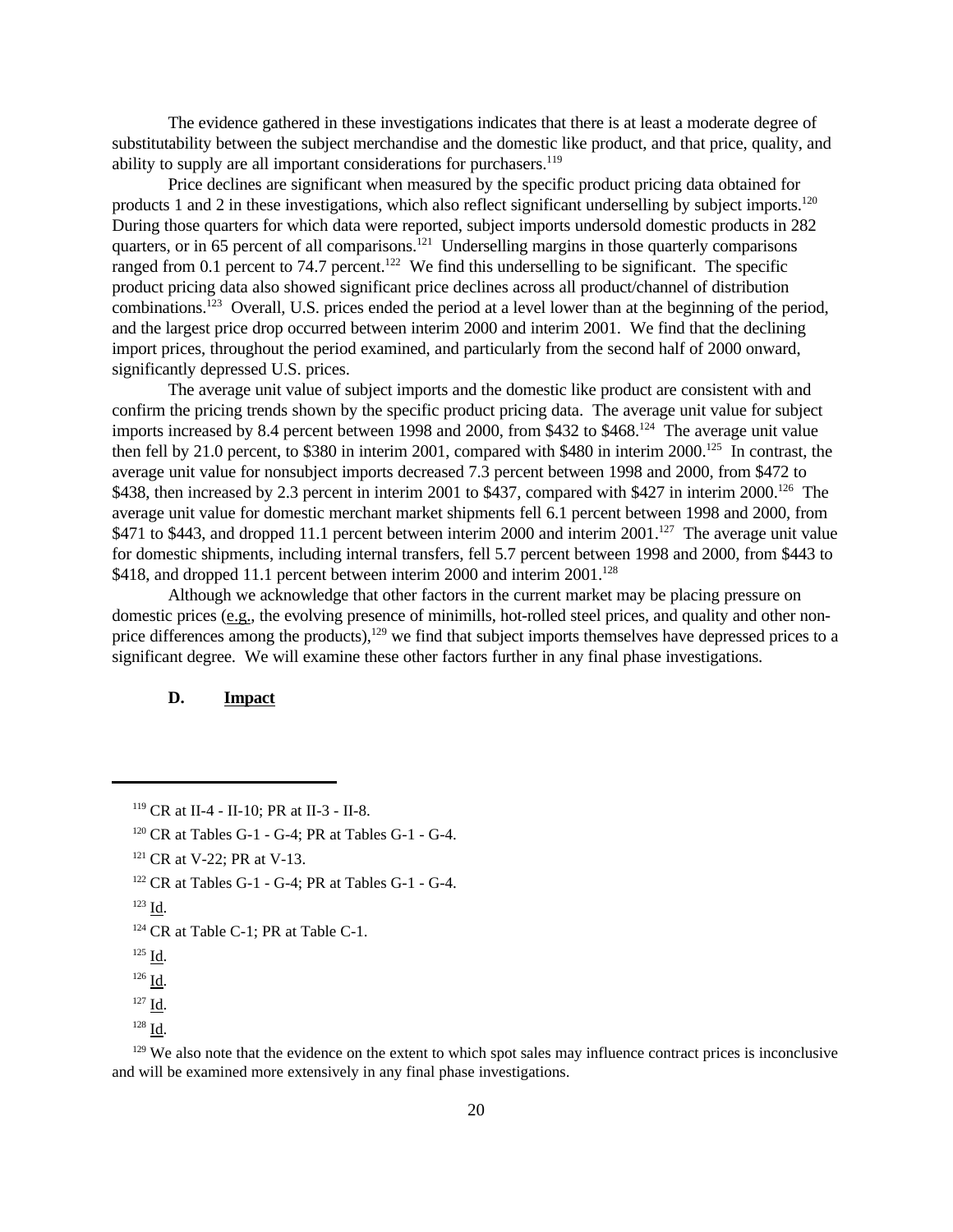In examining the impact of the subject imports on the domestic industry, we consider all relevant economic factors that bear on the state of the industry in the United States.<sup>130</sup> These factors include output, sales, inventories, capacity utilization, market share, employment, wages, productivity, profits, cash flow, return on investment, ability to raise capital, and research and development. No single factor is dispositive and all relevant factors are considered "within the context of the business cycle and conditions of competition that are distinctive to the affected industry."<sup>131</sup> <sup>132</sup> <sup>133</sup>

We find that the subject imports had an adverse impact on the domestic industry's performance, particularly from March 2000 onward when subject imports reentered the market even as overall U.S. consumption was declining. As noted previously, two producers declared bankruptcy during the period, Bethlehem and LTV. The industry's financial condition deteriorated significantly over the period under investigation.

As prices dropped and subject imports increased after the duty orders and provisional measures were lifted, the industry, which as a whole was already vulnerable, suffered operating losses of \$299 million in 2000 and \$923 million in interim 2001.<sup>134</sup> In addition, the general trends of the individual producers also reflect significant operating losses from 1999 to 2001.<sup>135</sup> On merchant market sales, the industry's operating income as a percentage of net sales declined from 3.0 percent in 1998, to a loss of 1.1 percent in 1999, and then improved slightly to a loss of 0.7 percent in 2000.<sup>136</sup> The industry's operating income as a percentage of total net sales, including internal transfers, declined from 3.0 percent in 1998, to a loss of 1.7 percent in 1999, and a loss of 1.9 percent in 2000.<sup>137</sup> The slight improvement in profitability in 2000 on merchant market operations is attributable to an improvement in the first half of 2000, when

<sup>133</sup> Commissioner Bragg notes that she does not ordinarily consider the magnitude of the margin of dumping to be of particular significance in evaluating the effects of subject imports on domestic producers. See Separate and Dissenting Views of Commissioner Lynn M. Bragg in Bicycles from China, Inv. No. 731-TA-731 (Final), USITC Pub. 2968 (June 1996).

<sup>&</sup>lt;sup>130</sup> 19 U.S.C. § 1677(7)(C)(iii). See also SAA at 851 and 885 ("In material injury determinations, the Commission considers, in addition to imports, other factors that may be contributing to overall injury. While these factors, in some cases, may account for the injury to the domestic industry, they also may demonstrate that an industry is facing difficulties from a variety of sources and is vulnerable to dumped or subsidized imports." Id. at 885).

<sup>&</sup>lt;sup>131</sup> 19 U.S.C. § 1677(7)(C)(iii). <u>See also</u> SAA at 851 and 885 and Live Cattle from Canada and Mexico, Inv. Nos. 701-TA-386 and 731-TA-812-813 (Preliminary), USITC Pub. 3155 (Feb. 1999) at 25, n.148.

<sup>&</sup>lt;sup>132</sup> The statute instructs the Commission to consider the "magnitude of the dumping margin" in an antidumping proceeding as part of its consideration of the impact of imports. 19 U.S.C. § 1677(7)(C)(iii)(V). Commerce's initiated estimated dumping margins were as follows: Argentina, 89.89 percent; Australia, 24.06 percent; Belgium, 25.41 percent; Brazil, 26.4 percent; France, from 7.93 to 22.12 percent; Germany, from 25.78 to 35.02 percent; India, 128.38 percent; Japan, from 109.90 to 115.22 percent; Korea, from 45.77 to 53.72 percent; the Netherlands, from 58.50 to 58.61 percent; New Zealand, 21.72 percent; China, from 70.68 to 74.16 percent; Russia, from 130.58 to 137.33 percent; South Africa, 54.59 percent; Spain, 46.20 percent; Sweden, 40.54 percent; Taiwan, 16.8 percent; Thailand, from 112.09 to 142.78 percent; Turkey, 51.71 percent; and Venezuela, 53.9 percent. Commerce Fact Sheet, CR and PR at App. A.

<sup>&</sup>lt;sup>134</sup> CR at Table VI-5, PR at Table VI-5. In the merchant market, the industry had an operating loss of \$44 million in 2000 and an operating loss of \$332 in interim 2001. CR at Table C-2, PR at Table C-2.

<sup>&</sup>lt;sup>135</sup> CR at Table VI-2, PR at Table VI-2.

<sup>&</sup>lt;sup>136</sup> CR at Table VI-1, PR at Table VI-1.

<sup>&</sup>lt;sup>137</sup> CR at Table VI-5, PR at Table VI-5.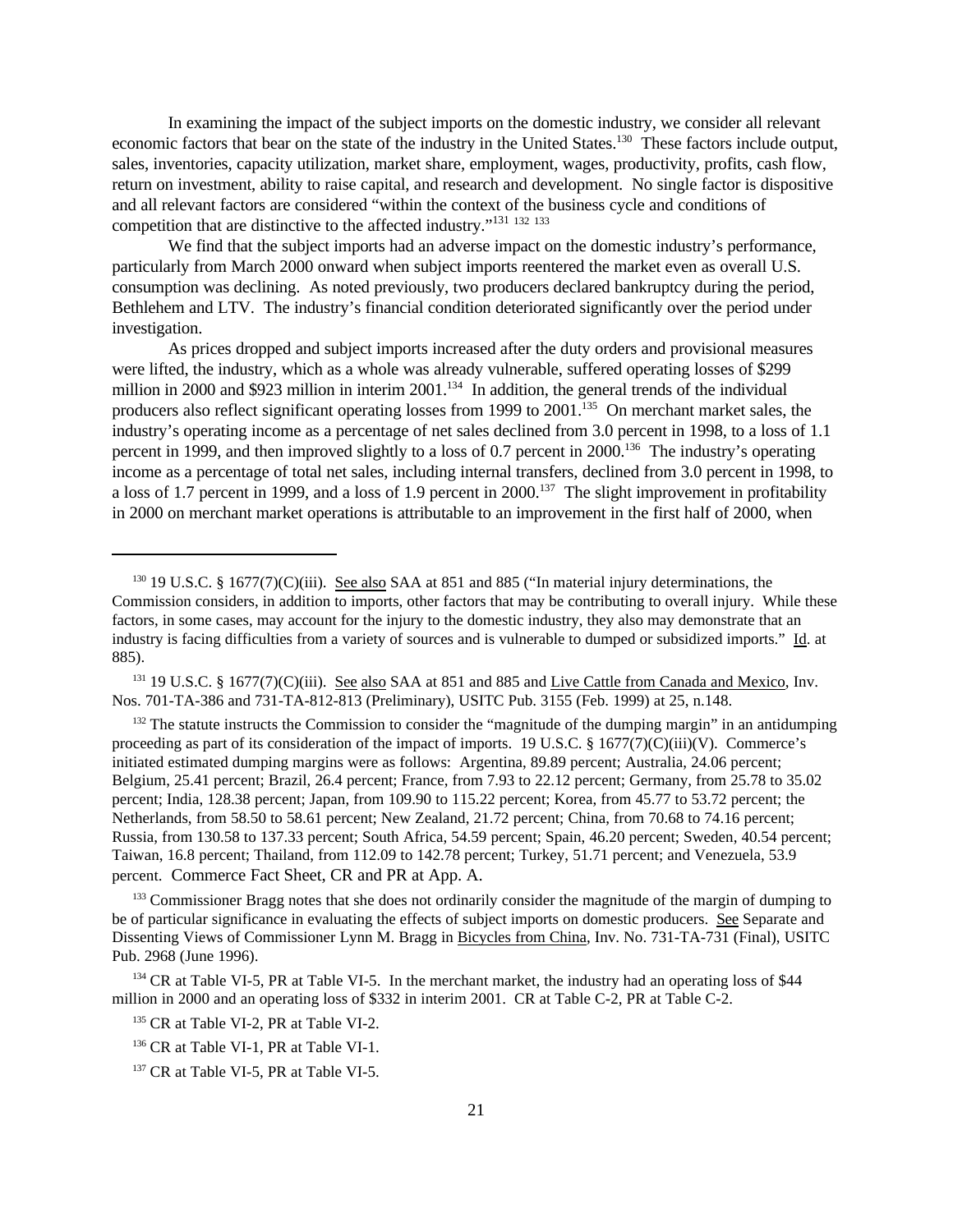certain subject imports were restrained by provisional measures imposed in the prior cold-rolled steel investigations.<sup>138</sup> The industry's results in the interim periods reflect a dramatic further decline, with an operating loss on merchant market sales of 12.5 percent in interim 2001, compared with operating income of 3.0 percent in interim 2000.<sup>139</sup> In the total market, including internal transfers, the industry experienced an operating loss of 14.5 percent in interim 2001, compared with operating income of 2.0 percent in interim 2000.<sup>140</sup> This decline was in large part due to lower average prices which were reflected in lower average values for net sales.<sup>141</sup> The industry's capital expenditures also declined from \$469 million in 1998 to \$325 million in 2000.<sup>142</sup> Capital expenditures increased in interim 2001 to \$116 million, compared with \$110 million in interim  $2000$ .<sup>143</sup>

The industry added capacity in the period and reported 41.8 million short tons of capacity in 1998 and 44.5 million short tons of capacity in 2000.<sup>144</sup> The industry's production increased from 35.2 million short tons in 1998 to 37.5 million short tons in 2000,<sup>145</sup> but its production dropped from 19.9 million short tons in interim 2000 to 16.8 million short tons in interim 2001.<sup>146</sup> Capacity utilization was 84.2 percent in 1998 and 2000, but it declined from 89.4 percent in the first six months of 2000, to 75.6 percent in the first half of 2001.<sup>147</sup>

Domestic producers' share of merchant market sales declined, from 85.7 percent in interim 2000 to 81.2 percent in interim 2001.<sup>148</sup> The share of U.S. consumption accounted for by domestic producers in the merchant market had increased, from 76.9 percent in 1998 to 83.8 percent in 2000.<sup>149</sup> Similarly, the share of U.S. consumption accounted for by domestic producers in the total market, including internal transfers, increased slightly, from 89.5 percent in 1998 to 92.8 percent in 2000.<sup>150</sup> However, domestic producers' market share declined in the interim period comparison for the total market from 93.7 percent to 91.9

<sup>142</sup> CR at Table VI-9, PR at Table VI-9.

 $^{143}$  Id.

<sup>144</sup> CR at Table III-2, PR at Table III-2. Reported capacity was 22.2 million short tons in the first half of 2000 and the first half of 2001. Id.

 $^{147}$  Id.

<sup>148</sup> CR at Table IV-9, PR at Table IV-9.

<sup>150</sup> Id.

<sup>&</sup>lt;sup>138</sup> CR at Table C-3, PR at Table C-3.

<sup>&</sup>lt;sup>139</sup> CR at Table VI-1, PR at Table VI-1.

<sup>&</sup>lt;sup>140</sup> CR at Table VI-5, PR at Table VI-5. 19 of 23 domestic producers reported losses in the first half of 2001. Id.

<sup>&</sup>lt;sup>141</sup> CR at VI-8, PR at VI-5. The average value of net sales in the merchant market declined from \$473 per short ton in 1998 to \$446 per short ton in 2000. In interim 2001, the average value of net sales in the merchant market was further depressed to \$404, compared with \$453 in the first half of 2000. CR at Table VI-1, PR at Table VI-1. The average value of net sales in the entire market declined from \$444 per short ton in 1998 to \$419 per short ton in 2000. In interim 2001, the average value of net sales in the entire market was further depressed to \$379, compared with \$425 in interim 2000. CR at Table VI-5, PR at Table VI-5.

<sup>145</sup> Id. <sup>146</sup> Id.

 $149 \underline{Id}$ .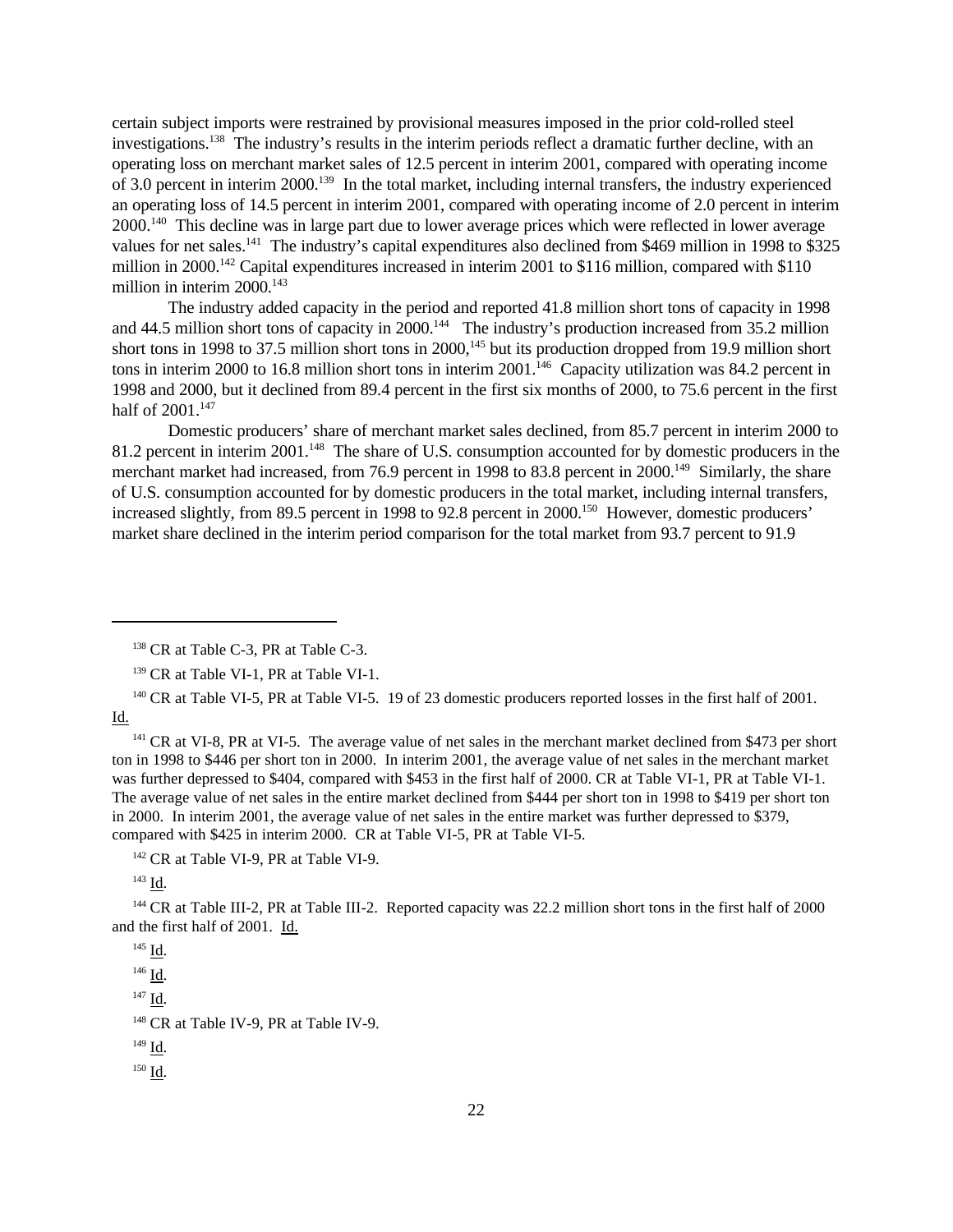percent.<sup>151</sup> The industry's sales in the merchant market increased from 14.0 million short tons in 1998 to 15.2 million short tons in 2000, but then declined in the interim periods, when merchant market sales dropped from 8.2 million short tons in interim 2000 to 6.6 million short tons in interim  $2001$ .<sup>152</sup> The industry's total sales increased from 35.0 million short tons in 1998 to 37.4 million short tons in 2000, but then they declined in the interim periods, when total sales dropped from 19.8 short tons in interim 2000 to 16.8 million short tons in interim 2001.<sup>153</sup>

Both productivity and the number of production-related-workers likewise declined in the most recent period of the period examined, after increasing somewhat from 1998 to 2000.<sup>154</sup> Domestic inventories were relatively unchanged during the period of investigation, but increased somewhat toward the end of the period.<sup>155</sup>

We find that the increased volume of subject country imports in a declining market in the most recent period of the period of investigation had significant price depressing effects and adversely impacted the domestic industry, as reflected in declining profitability, capacity utilization, production, and shipments.

## **E. Conclusion**

For the reasons stated above, we determine that there is a reasonable indication that the domestic industry producing certain cold-rolled steel products is materially injured by reason of imports of certain cold-rolled steel products from the subject countries that are allegedly subsidized and by reason of imports of certain cold-rolled steel products that are allegedly sold in the United States at less than fair value.

# **VII. VIEWS OF CHAIRMAN KOPLAN, VICE CHAIRMAN OKUN, AND COMMISSIONER HILLMAN ON REASONABLE INDICATION OF THREAT OF MATERIAL INJURY BY REASON OF ALLEGEDLY SUBSIDIZED AND/OR LTFV IMPORTS**

#### **A. Cumulation for Purposes of Threat**

For purposes of determining if a threat of material injury exists, cumulation is discretionary. Under section 771(7)(H) of the Act, the Commission may "to the extent practicable" cumulatively assess the volume and price effects of subject imports from all countries as to which petitions were filed on the

<sup>154</sup> The industry's production related workers increased from 26,458 in 1998 to 27,225 in 2000. CR at Table III-5, PR at Table III-5. The number then declined from 27,797 in interim 2000 to 24,474 in interim 2001. Id. Productivity was 603 short tons per 1,000 hours in 1998 and 624 short tons per 1,000 hours in 2000. It declined from 637 short tons per 1,000 hours in interim 2000 to 623 short tons per 1,000 hours in interim 2001. Id.

<sup>151</sup> Id.

<sup>&</sup>lt;sup>152</sup> CR at Table VI-1. Similarly, the industry's U.S. shipments increased from 34.5 million short tons in 1998 to 36.9 million short tons in 2000, but then declined during the interim periods from 19.5 to 16.6 million short tons. CR at Table IV-8, PR at Table IV-8.

<sup>&</sup>lt;sup>153</sup> CR at Table VI-5; PR at Table VI-5. Similarly, the industry's U.S. shipments increased from 13.5 million short tons in 1998 to 14.7 million short tons in 2000, but then declined during the interim periods from 7.9 to 6.3 million short tons. CR at Table C-2, PR at Table C-2.

<sup>&</sup>lt;sup>155</sup> Inventories were 2.08 million short tons in 1998 and 2.06 million short tons in 2000. CR at Table III-4, PR at Table III-4. In the first half of 2001, inventories were just 1.91 million short tons in comparison to 2.15 million short tons in the first half of 2000. Id.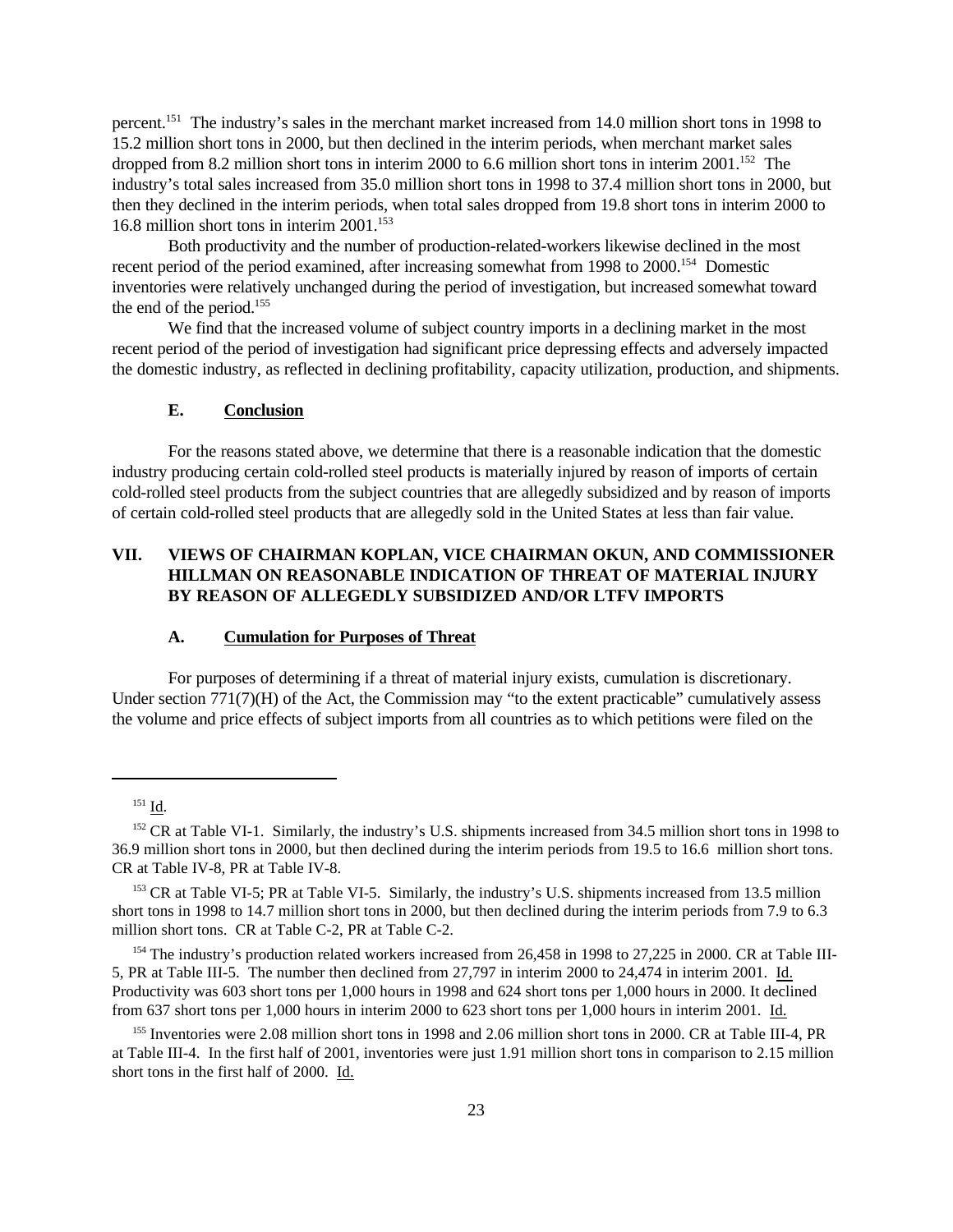same day if the requirements for cumulation for material injury analysis are satisfied.<sup>156</sup> In addition to considering the four cumulation factors described above, the Commission also may consider the similarity of trends in the volume and price of subject imports from the countries under investigation.<sup>157</sup>

We exercise our discretion to cumulate all subject imports for purposes of our analysis of whether there is a reasonable indication of threat of material injury by reason of the subject imports. In that regard, we have taken account of the four cumulation factors described above as well as the fact that imports from the subject countries exhibited similar pricing trends during the period for which data were collected.<sup>158</sup> The average unit value of subject imports from each country was lower in the interim period than they were in 1998.<sup>159</sup> Similarly, the price comparisons data for products 1 and 2 show lower prices for nearly all countries at the end of the period of investigation compared with the beginning of the period, and all subject countries' prices were lower for at least one of the two products.<sup>160</sup> On this basis, for purposes of these preliminary investigations, we have exercised our discretion to assess cumulatively the volume and price effects of the subject imports from all subject countries.

## **B. Reasonable Indication of Threat of Material Injury**

Section  $771(7)(F)$  of the Act directs the Commission to determine whether the U.S. industry is threatened with material injury by reason of the subject imports by analyzing whether "further dumped or subsidized imports are imminent and whether material injury by reason of imports would occur unless an order is issued or a suspension agreement is accepted."<sup>161</sup> The Commission may not make such a determination "on the basis of mere conjecture or supposition," and considers the threat factors "as a whole" in making its determination whether dumped or subsidized imports are imminent and whether material injury by reason of imports would occur unless an order is issued.<sup>162</sup> In making our determination, we have considered all statutory factors that are relevant to these investigations,<sup>163</sup> including the rate of the increase in the volume and market penetration of subject imports, unused production capacity, and the substantial inventories of subject merchandise.

For the reasons discussed below, we determine that there is a reasonable indication that the domestic industry is threatened with material injury by reason of subject imports. For purposes of these preliminary determinations, we find that the record data reflects a significant rate of increase in cumulated

<sup>158</sup> We acknowledge that the trends in volume are mixed for the subject countries. However, the trends for some of the subject countries were likely affected by the pendency of the cold-rolled steel investigations in 1999-2000. We will explore this issue further if cumulation for threat purposes is relevant in our final determinations.

<sup>160</sup> CR at Tables V-1, V-2; PR at Table V-1, V-2.

 $162$  19 U.S.C. § 1677(7)(F)(ii).

<sup>163</sup> 19 U.S.C. § 1677(7)(F)(i). Factor VII is inapplicable in these investigations because it does not involve imports of a raw agricultural product.

<sup>156</sup> 19 U.S.C. § 1677(7)(H).

<sup>&</sup>lt;sup>157</sup> See Torrington Co. v. United States, 790 F. Supp. at 1172 (affirming Commission's determination not to cumulate for purposes of threat analysis when pricing and volume trends among subject countries were not uniform and import penetration was extremely low for most of the subject countries); Metallverken Nederland B.V. v. United States , 728 F. Supp. 730, 741-42 (Ct. Int'l Trade 1989); Asociacion Colombiana de Exportadores de Flores v. United States, 704 F. Supp. 1068, 1072 (Ct. Int'l Trade 1988).

<sup>&</sup>lt;sup>159</sup> CR at Table C-1, PR at Table C-1.

<sup>&</sup>lt;sup>161</sup> 19 U.S.C. § 1673d(b) and 1677(7)(F)(ii).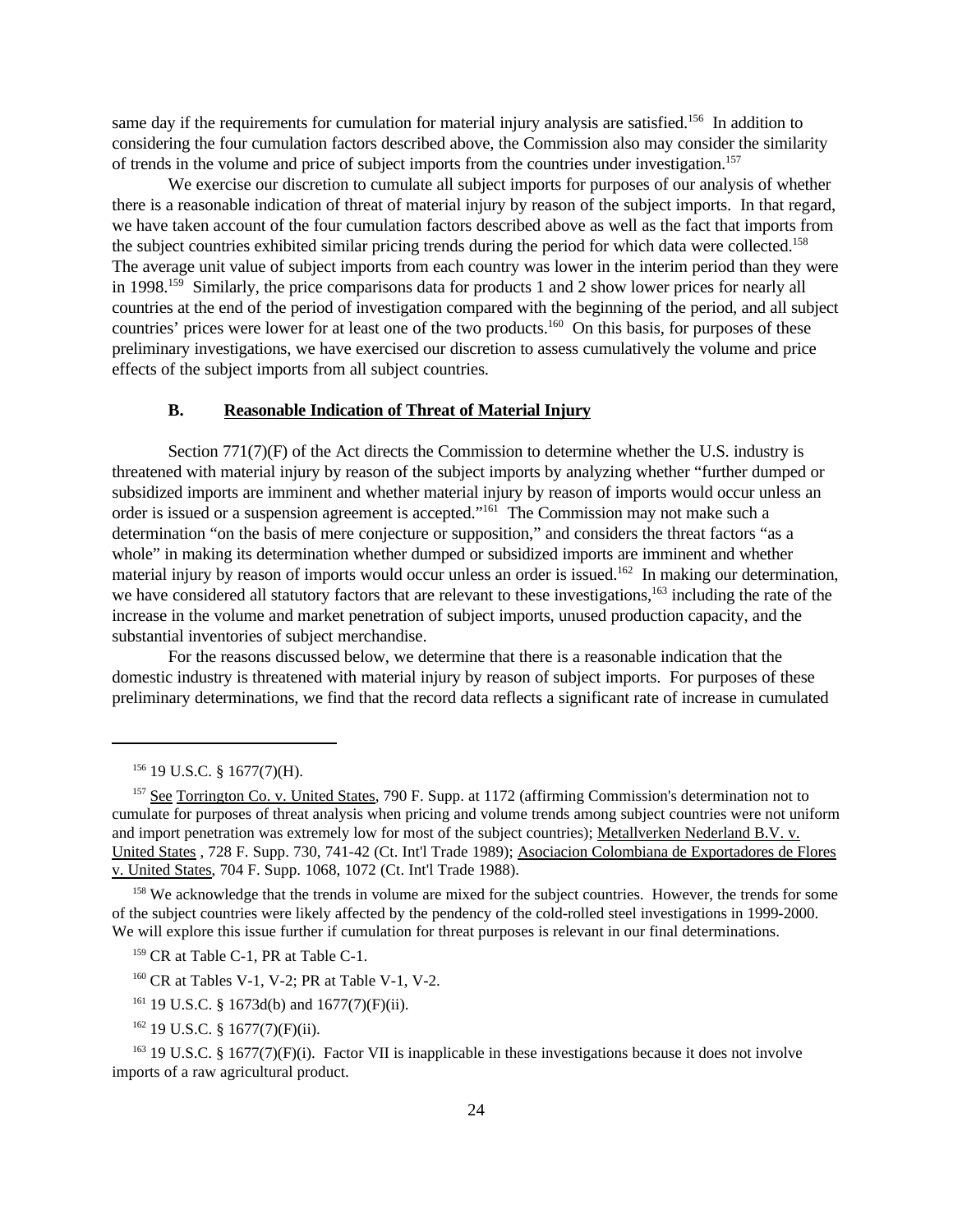volume and market penetration of the subject imports at the end of the period examined indicating the likelihood of substantially increased imports.

Although the volume of the cumulated subject imports decreased from 3.37 million short tons in 1998 to 2.05 million short tons in 2000, subject imports then increased in interim 2001 to 1.2 million short tons, compared to 0.85 million short tons in interim 2000.<sup>164</sup> When measured by total U.S. consumption, the subject imports followed a similar trend. The subject imports' share of the market declined from 1998 to 2000, then increased in interim 2001, compared with interim 2000, while the domestic industry's market share increased from 1998 to 2000, then declined in interim 2001, compared with interim 2000.<sup>165</sup> The volume of subject imports, compared to domestic shipments, declined in 1999 and 2000 then increased in interim 2001, compared with interim 2000.<sup>166</sup>

We also find that producers in the subject countries have excess capacity that will permit them to significantly increase exports to the United States in the imminent future. Based on data for full year 2000, subject country producers had excess production capacity of more than 10 million short tons.<sup>167</sup> This would allow subject import volume to more than triple if the excess capacity were used to produce subject products that were exported to the United States.<sup>168</sup> Subject producers continued to have significant excess capacity, 5.3 million short tons, in the interim 2001 period. Moreover, the United States has been a significant market for the subject countries over the period examined.<sup>169</sup> It is also significant that coldrolled steel exports from certain of the subject countries face antidumping duties or quantitative restrictions in a number of other foreign markets, potentially creating a further incentive for them to increase their exports to the United States.<sup>170</sup> There also were significant ending inventories of subject merchandise in the subject countries.<sup>171</sup>

<sup>166</sup> CR & PR at Table IV-8 (total market), CR & PR at Table C-2 (merchant market).

<sup>167</sup> CR at Table VII-18, PR at Table VII-18; see also Joint Respondents' Postconference Brief at 51-53 (acknowledging significant excess capacity).

<sup>171</sup> CR at Table VII-18, PR at Table VII-18. Ending inventories of producers in the subject countries were 3.24 (continued...)

<sup>&</sup>lt;sup>164</sup> CR at Table IV-1; PR at Table IV-1.

<sup>&</sup>lt;sup>165</sup> As a share of the merchant market, measured by quantity, subject imports declined from 19.1 percent in 1998 to 11.6 percent in 2000, then increased to 15.4 percent in interim 2001, compared with 9.2 percent in interim 2000. CR at Table C-2, PR at Table C-2. The domestic industry's share of the merchant market, measured by quantity, increased from 76.9 percent in 1998 to 83.8 percent in 2000, then decreased to 81.2 percent in interim 2001, compared with 85.7 percent in interim 2000. CR at Table C-2, PR at Table C-2. Subject imports' share of the total market, including internal transfers, measured by quantity, decreased from 8.7 percent in 1998 to 5.1 percent in 2000, then increased to 6.7 percent in interim 2001, compared to 4.1. percent in interim 2000. CR at Table IV-9, PR at Table IV-9. The domestic industry's share of the entire market, measured by quantity, increased from 89.5 percent in 1998 to 92.8 percent in 2000, then declined to 91.9 percent in interim 2001, compared to 93.7 percent in interim 2000. CR at Table IV-9, CR at Table IV-9.

<sup>&</sup>lt;sup>168</sup> See CR at Table IV-1, PR at Table IV-1.

<sup>&</sup>lt;sup>169</sup> CR at Table VII-18, PR at Table VII-18.

<sup>&</sup>lt;sup>170</sup> CR at VII-31, PR at VII-16. Brazilian cold-rolled steel products are currently subject to suspension agreement in Argentina. Russian cold-rolled steel products are currently subject to antidumping findings in Mexico, Phillippines, Colombia, Venezuela, Canada, and Egypt, are subject to antidumping duty investigations in South Africa and Thailand, and are subject to a minimum price in Argentina.Turkish cold-rolled steel products are currently subject to antidumping findings in Canada**.** The Government of Venezuela, before Sidor was privatized in February 1998, reached a deal with Mexico regarding cold-rolled steel products.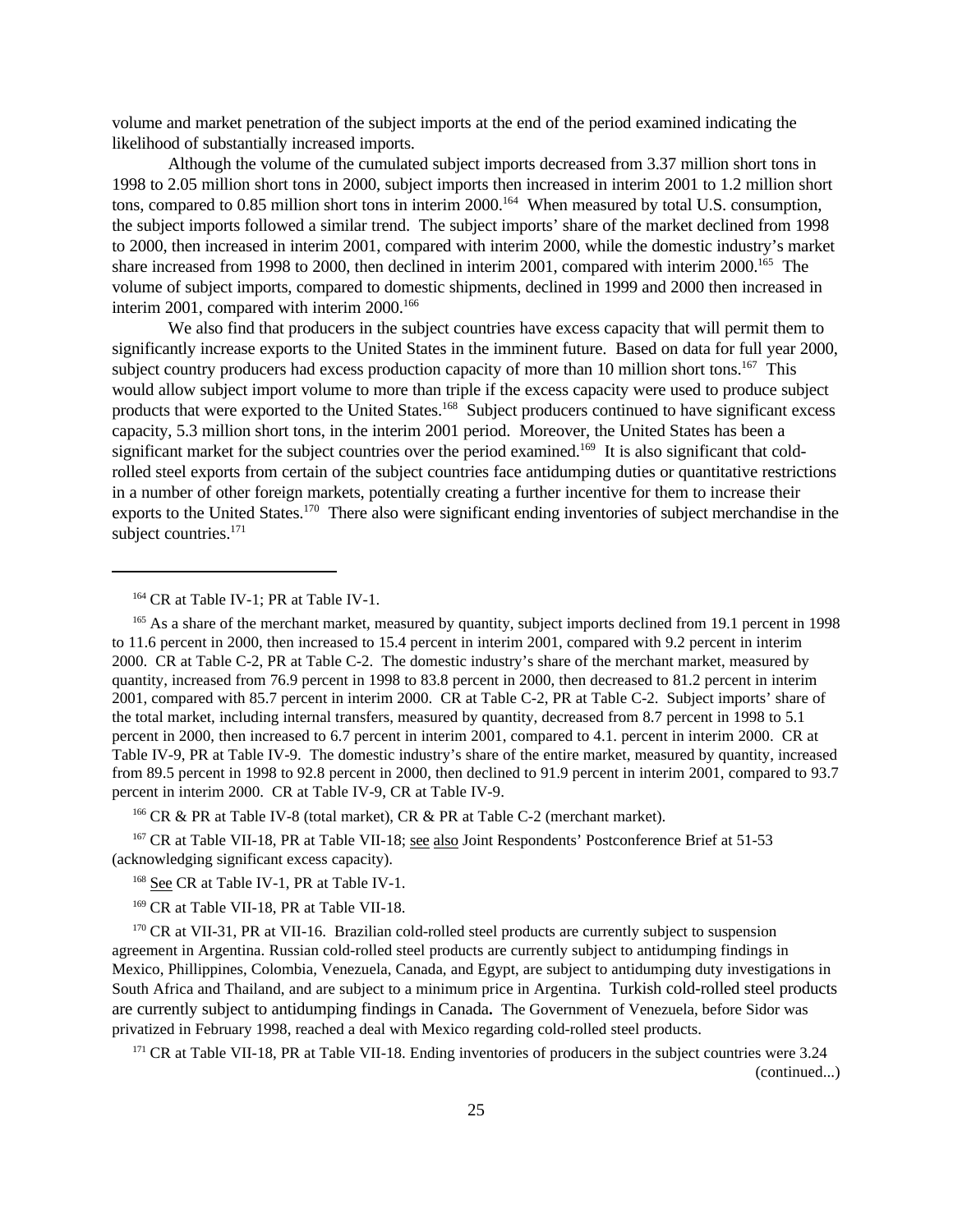As we discussed previously, domestically produced and imported cold-rolled carbon steel products are at least moderately interchangeable, and price is a significant factor in purchasing decisions. The record indicates that the subject imports undersold the domestic product in the majority of comparisons over the period examined, with underselling margins ranging from 0.1 percent to 74.7 percent.<sup>172</sup>

The average unit value of subject imports and the domestic like product confirm the pricing trends shown by the specific product pricing data. The average unit value of subject imports increased by 8.4 percent between 1998 and 2000, from \$432 to \$468.<sup>173</sup> The average unit value for subject imports then fell by 21.0 percent, to \$380, in interim 2001, compared with \$480 in interim 2000.<sup>174</sup> In contrast, the average unit value for nonsubject imports decreased 7.3 percent between 1998 and 2000, from \$472 to \$438, then increased by 2.3 percent in interim 2001 to \$437, compared with \$427 in interim 2000.<sup>175</sup> The average unit value for domestic merchant market shipments fell 6.1 percent between 1998 and 2000, from \$471 to \$443, and dropped 11.1 percent between interim 2000 and interim 2001.<sup>176</sup> The average unit value for total domestic shipments, including internal transfers, fell 5.7 percent between 1998 and 2000, from \$443 to \$418, and dropped 11.1 percent between interim 2000 and interim 2001.<sup>177</sup>

These price declines correlate with the increasing level of subject imports in interim 2001 discussed above. Nevertheless, the declining prices also coincided with decreasing demand for certain cold-rolled steel products. Apparent consumption of certain cold-rolled steel products in the merchant market declined by 15.5 percent from interim 2000 to interim 2001, following a 0.4 increase during 1998 to 2000.<sup>178</sup> Overall apparent consumption, including internal transfers, of certain cold-rolled steel products declined by 13.6 percent from interim 2000 to interim 2001, following a 1.0 percent decrease during 1998 to 2000.<sup>179</sup> The convergence of likely increasing subject imports and declining prices supports the view that increased imports are likely to suppress or depress future prices to a significant degree.<sup>180</sup>

The data available at this preliminary phase of these investigations indicate that the increasing subject import volume and price suppressing or depressing effects will likely adversely impact the domestic industry's revenues and profitability. The increases in volume and market penetration of the subject imports at the end of the period examined are particularly significant in light of the already deteriorating performance and vulnerability of the domestic industry.

On merchant market sales, the industry's operating income as a percentage of net sales declined from 3.0 percent in 1998, to a loss of 1.1 percent in 1999, and then improved slightly to a loss of 0.7

 $171$  (...continued)

<sup>172</sup> CR at V-22, PR at V-13; CR at Tables G-1 - G-4, PR at Tables G-1 - G-4.

<sup>173</sup> CR at Table C-1, PR at Table C-1.

<sup>176</sup> CR at Table C-2, PR at Table C-2.

<sup>177</sup> CR at Table C-1, PR at Table C-1.

<sup>178</sup> CR at Table C-2, PR at Table C-2.

<sup>179</sup> CR at Table C-1, PR at Table C-1.

<sup>180</sup> We acknowledge that other factors in the current market may be placing pressure on domestic prices (e.g., demand for hot-rolled steel, the level of specialization of the product, and whether sales are on a contract or spot basis), we find that subject imports themselves have depressed prices to a significant degree. We will examine those other factors further in the final phase investigations.

million short tons in 1998 and 3.86 million short tons in 2000. They increased to 3.73 million short tons in interim 2001, compared with 3.50 million short tons in interim 2000.

<sup>174</sup> Id.

<sup>175</sup> Id.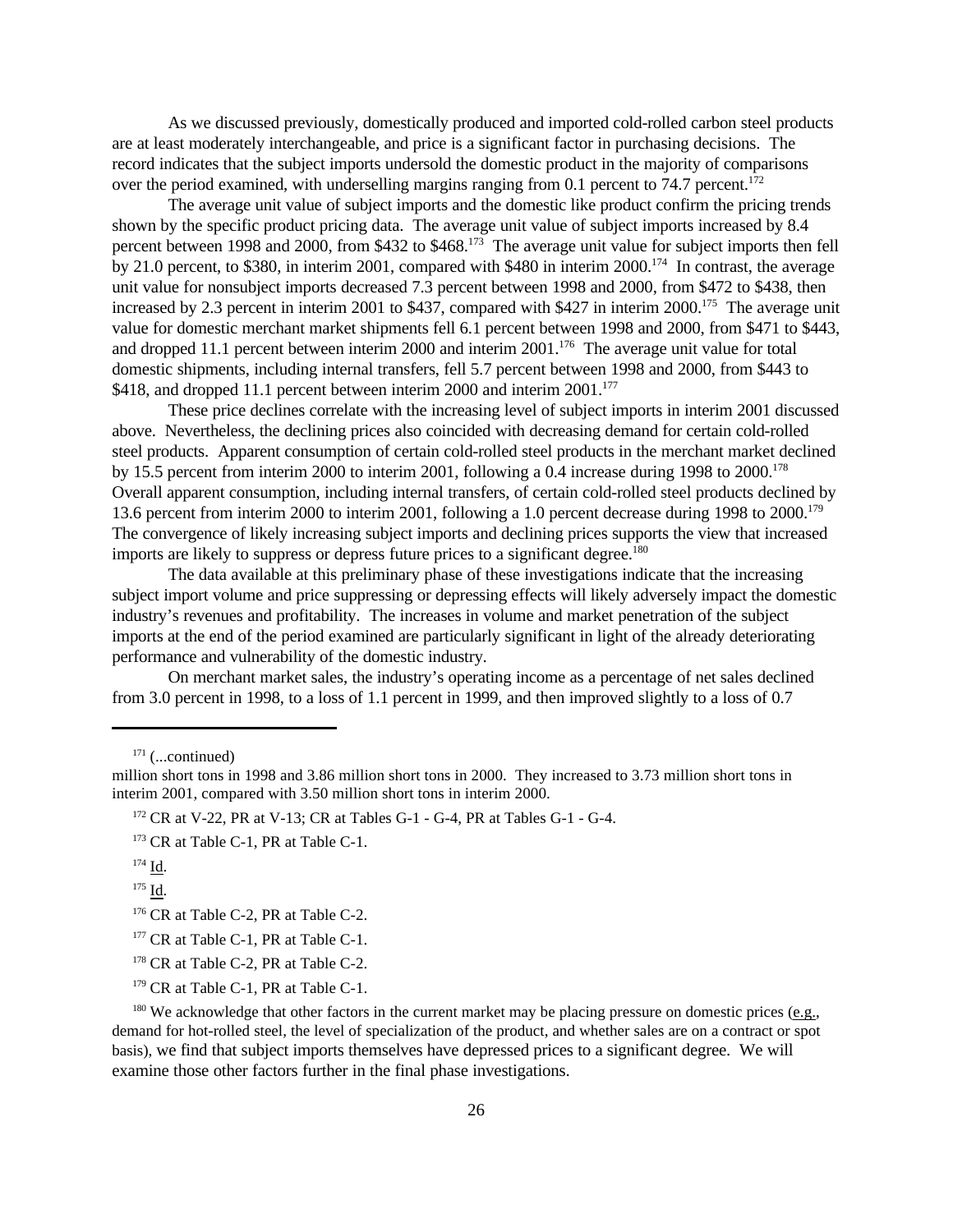percent in 2000.<sup>181</sup> The industry's operating income as a percentage of total net sales, including internal transfers, declined from 3.0 percent in 1998, to a loss of 1.7 percent in 1999, and a loss of 1.9 percent in 2000.<sup>182</sup> The slight improvement in profitability in 2000 on merchant market operations is largely attributable to an improvement in the first half of 2000, when certain subject imports were restrained by provisional measures in the prior cold-rolled steel investigations.<sup>183</sup> The industry's results in the interim period reflect a dramatic further decline, with an operating loss on merchant market sales of 12.5 percent in interim 2001, compared with operating income of 3.0 percent in interim 2000.<sup>184</sup> In the total market, including internal transfers, the industry experienced an operating loss of 14.5 percent in interim 2001 compared with operating income of 2.0 percent in interim 2000.<sup>185</sup> This decline was in large part due to lower average prices which were reflected in lower average values for net sales.<sup>186 187</sup>

Other performance indicators demonstrate the likely adverse impact of increasing subject import volumes and adverse price effects. The industry's capacity during 1998-2000 increased from 41.8 million short tons to 44.5 million short tons, then remained essentially flat in the interim period at 22.2 million short tons.<sup>188</sup> The industry's production increased from 35.2 million short tons in 1998 to 37.5 million short tons in 2000,<sup>189</sup> but its production dropped from 19.9 million short tons in interim 2000 to 16.8 million short tons in interim 2001.<sup>190</sup> Capacity utilization was 84.2 percent in 1998 and 2000, but it declined from 89.4 percent in the first six months of 2000, to 75.6 percent in the first half of 2001.<sup>191</sup>

The share of U.S. consumption accounted for by domestic producers in the total market, including internal transfers, increased slightly, from 89.5 percent in 1998 to 92.8 percent in 2000.<sup>192</sup> However, domestic producers' market share declined in the interim period comparison for the total market from 93.7 percent to 91.9 percent.<sup>193</sup> The share of U.S. consumption accounted for by domestic producers in the

<sup>185</sup> CR at Table VI-5, PR at Table VI-5. 19 of 23 domestic producers reported losses in the first half of 2001. Id.

<sup>186</sup> CR at VI-8, PR at VI-5. The average value of net sales in the merchant market declined from \$473 per short ton in 1998 to \$446 per short ton in 2000. In interim 2001, the average value of net sales in the merchant market was further depressed to \$404, compared with \$453 in the first half of 2000. CR at Table VI-1, PR at Table VI-1. The average value of net sales in the entire market declined from \$444 per short ton in 1998 to \$419 per short ton in 2000. In interim 2001, the average value of net sales in the entire market was further depressed to \$379, compared with \$425 in interim 2000. CR at Table VI-5, PR at Table VI-5.

<sup>187</sup> The industry's capital expenditures also declined from \$469 million in 1998 to \$325 million in 2000, but increased in interim 2001 to \$116 million, compared with \$110 million in interim 2000. CR at Table VI-9, PR at Table VI-9.

<sup>188</sup> CR at Table III-2, PR at Table III-2. Reported capacity was 22.2 million short tons in the first half of 2000 and the first half of 2001. Id.

<sup>189</sup> Id.  $190 \underline{\mathbf{Id}}$ . <sup>191</sup> Id. <sup>192</sup> CR at Table IV-9, PR at Table IV-9. <sup>193</sup> Id.

<sup>&</sup>lt;sup>181</sup> CR at Table VI-1, PR at Table VI-1.

<sup>&</sup>lt;sup>182</sup> CR at Table VI-5, PR at Table VI-5.

<sup>&</sup>lt;sup>183</sup> CR at Table C-3, PR at C-3.

<sup>&</sup>lt;sup>184</sup> CR at Table VI-1, PR at Table VI-1.